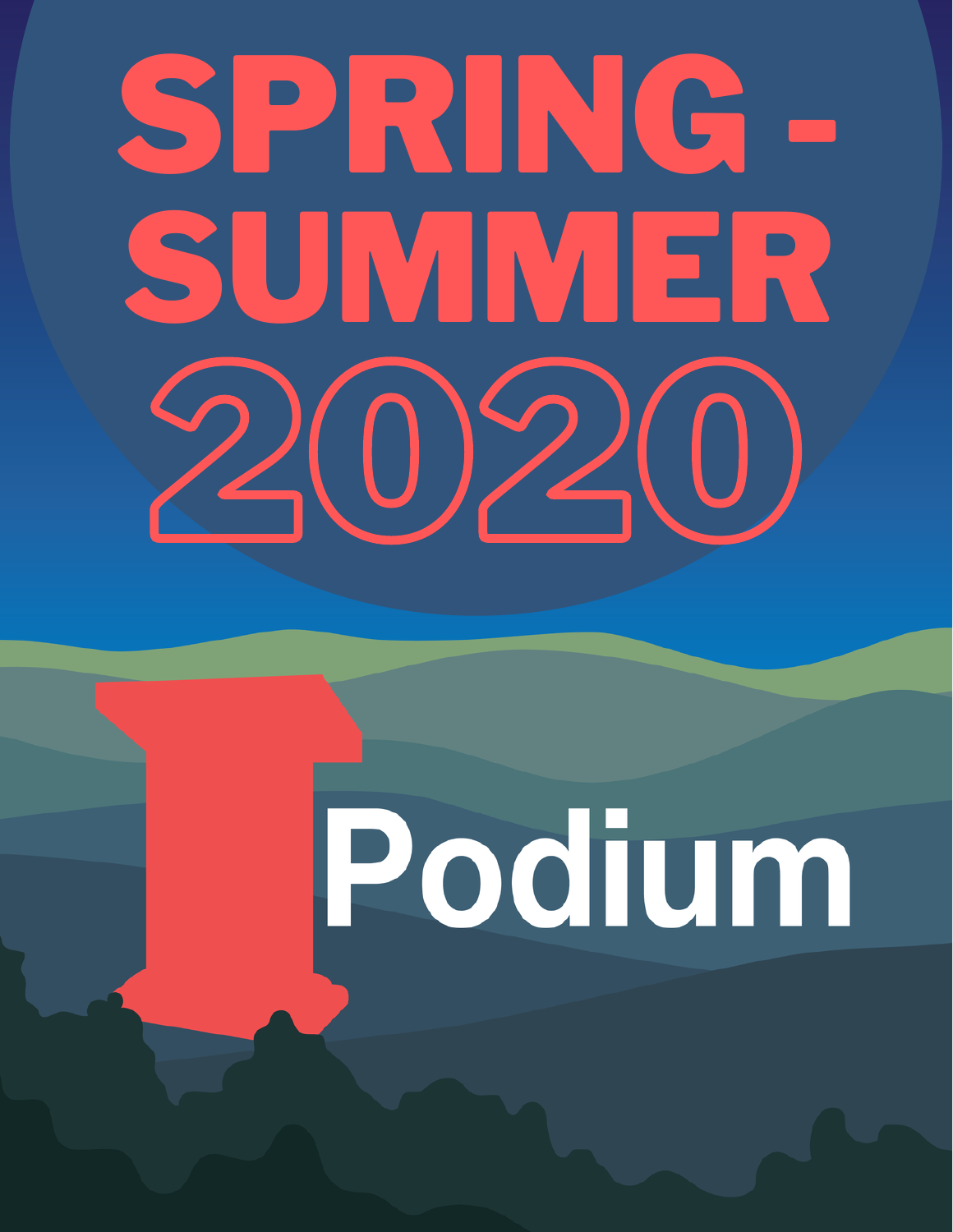#### **All pieces collected are from weekly virtual programming in Podium's own hosted programs!**



Alumni Section

*Contracted Kavin J.*

Chapter 1

 The last time I saw her, she was lying face down in a ditch off the side of the road, three years ago, cold and lifeless, and now, she's sitting across from me, sipping on a cherry coke in the New Hop Dinner like it never happened. I just stared at her in disbelief, someone who I watched die is in this old run-down dinner.

 "I loved this place as a kid! Brings back so many fond memories. The strawberry cheesecake here is to die for, and the chocolate cake is not too shabby eith..."

 "Why… h-how are you here?" I cut her off, shocked to see a dead person walking again. "You died…. I saw you die!" My mind was racing but my training only let my voice stumble for that moment. She let out a slight chuckle and smirked at me.

"Wow, it's so great to see you, Carmen. It's been nearly three years since I last saw you."

 "That would have been nice to hear before you started with all the questioning, you know. But then, you were never a person who wasted time. Straight to the point and always have been. That's one of the reasons I like you." She sighed and adjusted herself in the booth "Well, to make a long story short, I have some unfinished business that needs attending to." As she said those words, her left eye flashed with a dull, red glow.

"What happened to you? Why did you come to me, Carmen, after all these years? How are you even alive? I don't even know where to start." My mind ran faster than I could keep up with. She's alive and here, how? Why?

"You really thought a bullet could kill me?" she said with an air of confidence as she leaned back in her seat and took a sip of her drink.

"Considering it was a shot to the head... Yes, I would think a bullet would kill anybody in front of it." "Oh please, Jason's little friends wish they could kill me that easily, and they are already on my list." She laughed

"I hope I'm not on that list. I was forced there and couldn't do anything."

 "Oh, I'm well aware of your involvement in all of this. You are not an easy person to find, you know? I had to see a lot of people before I could even figure out where you were hiding; otherwise, you would have been the first person I paid a visit to, Sawyer."

 "Yeah, I made it that way on purpose. So, what do you want with me? Are you going to kill me? Go ahead, do it! I have nothing to live for anymore anyway." I swirled the black coffee I barely touched.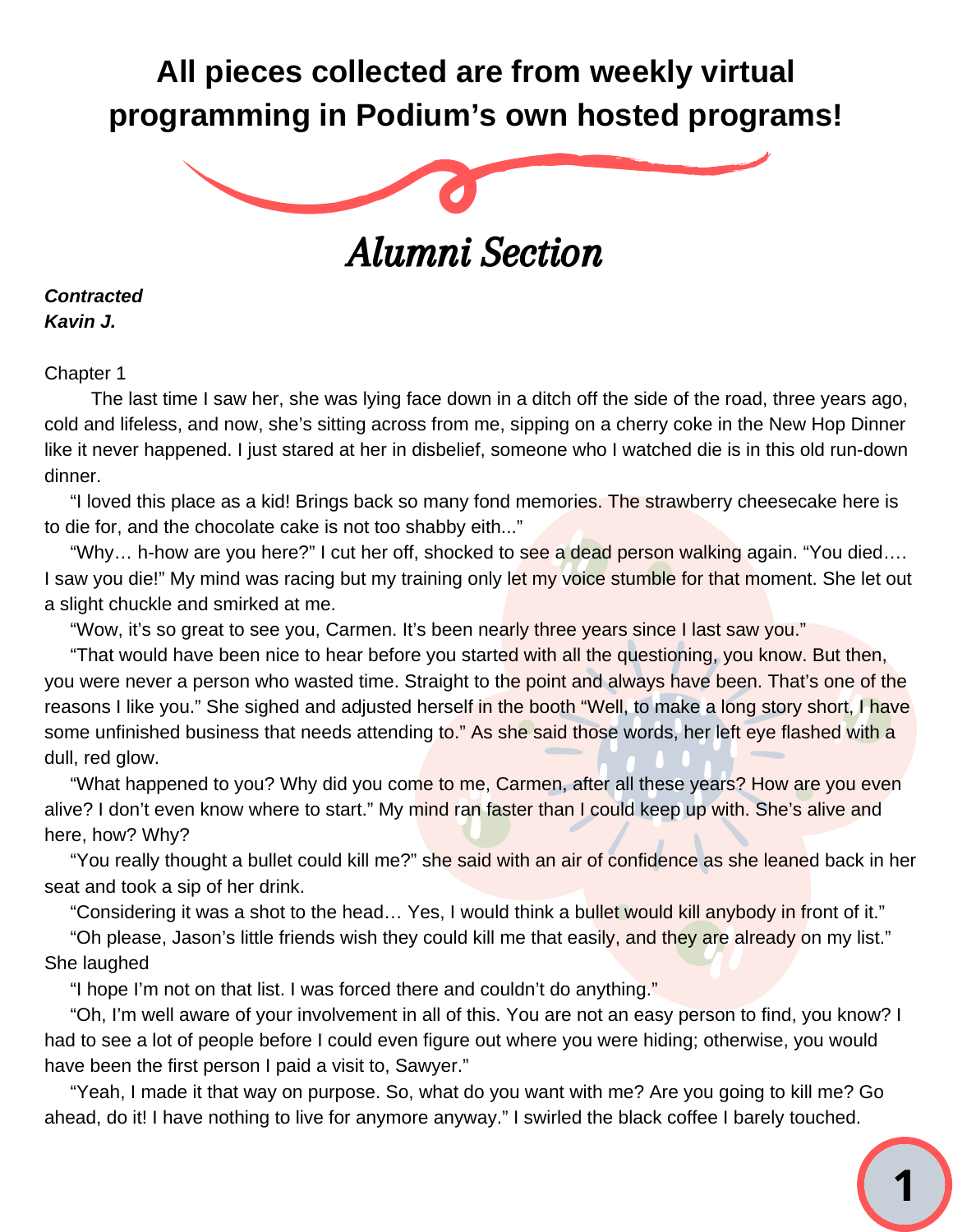"I'm not going to kill you, that would be counterproductive. No, no, no, I need you for a far more important task." She lifted up my head and stared me directly in my eyes "You're going to help me kill the person who tried to kill me."

 I was stunned, did she really just say that? "You…want to kill Jason?!" Her playful demeanor changed to that of a dictator who wasn't taking no for an answer. She held my gaze for a few seconds, then she leaned back, ran her fingers through her hair, and said, "Come on, lighten up a bit. We have so much to discuss."

#### *Untitled Progression Kavin J.*

 My feelings were locked away in a chest, chained by the fear of being hurt again. But you wouldn't know that just by looking at me. I walked with confidence, my chest held high, looking like I knew I was a bad chick, but on the inside, I was hollow like the tree in my backyard. I felt like giving up all the time, with my heart too heavy for my chest. I couldn't carry it anymore. But you helped with the rest of the weight, and I thank you.

#### *Reflection Kavin J.*

 I heard an urban legend from a friend that if you look at your reflection at midnight on the 13th of the month with the moon in view, you'll see a vision of your future self and what your life will turn out like. Of course, I didn't believe this dumb rumor. It was spread over the web to trick people into believing in a lie, but I guess that's all rumors. Even though I didn't believe in this fairytale at first, something did happen. I woke up from my sleep just a few minutes before midnight to a mostly clear sky. At midnight it would be the 13th and my birthday. I walked into the bathroom, used it, and washed my hands. I briefly looked up in the mirror, and I'm not sure what I saw. It was like a dark shadow looming over me, so I jumped back.

 The light dimmed a bit, and when I looked back at the mirror, I saw something that definitely wasn't me. It looked like me and moved as I did, but whatever that was, it wasn't me. I stupidly moved my face closer; it just felt like I was being drawn towards it. A chill ran down my spine as it shoved its hand through the mirror, shattering it, and it grabbed me by the throat, trying to pull me in. I woke up out of breath and nervous about what I had just seen. The time was 11:52 p.m.

 My curiosity got the best of me, so I recreated what happened in my dream. But when I looked up at the mirror, it was like time stopped and everything turned gray. The walls were cracked. I felt cramped and could barely move. My reflection stared at me. It felt like hours had gone by with it just staring at me. Whatever was in the mirror wasn't me. It couldn't be. Not anymore. It cocked his head, sneered at me and said, "This will be fun. We are going to do so many things together." The lights flashed, and I could finally breathe, but I was terrified. "I haven't slept in days, Doc." Those words just circled around my head. "What... What do I do?"

 "l think it's important to start with what we know. Tell me do you believe ghost stories? Because you might be in one."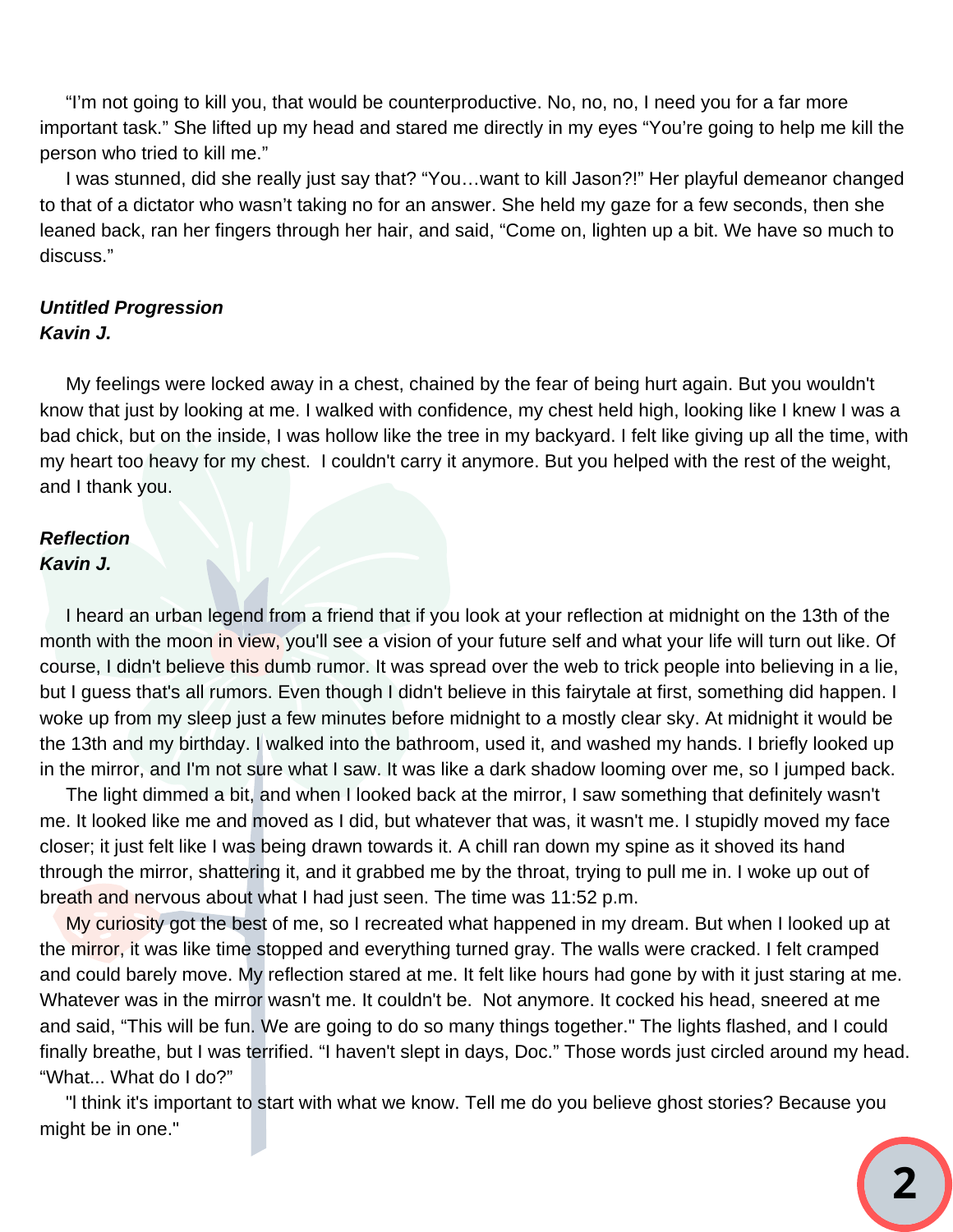#### *Slam Poetry Kavin J.*

Hi. My name is Kavin Jackson, K.A.V.I.N. Jackson, and I don't do slam poetry.

#### Reason Number One:

I don't write poetry; I write short stories. Poetry weaves the beautiful words of song that dance around the inside of my ears and change my heart from one emotion to the next. Twist and pull my mind, creep on my old dreams of nothingness, and make me lose again to a part of me. I've thought I had the upper hand but I guess not. Well, screw that. I'm not dealing with that emotional wreck; that's a problem for me to handle in style.

#### Reason Number Two:

I write stories from my imagination, the combination of both sides of my brain working in harmony to tell my stories. Tales of tangible yet unbelievable sights. But to me, when I tell them they seem to be heard by those who can't see the images, or they can't follow the storyline. Should I read them slower? Should I read with more enthusiasm? Word. Wait. No. The more words might confuse you and me. Should I tell a simple tale? Why should l? I write my stories for an audience to read and hear, but if you can't understand, then you're not my audience.

#### Reason Number Three:

My stories aren't painful. They don't make you cry. They can make you laugh. They are not from my past. Of parents who cheated on each other, lost custody of their kids, got divorced, manipulated family members to have each other, and of poverty, while I was caught in the crossfire of both ends, taking on the bullet wounds from people trying to win me over, like I'm the last place they need to get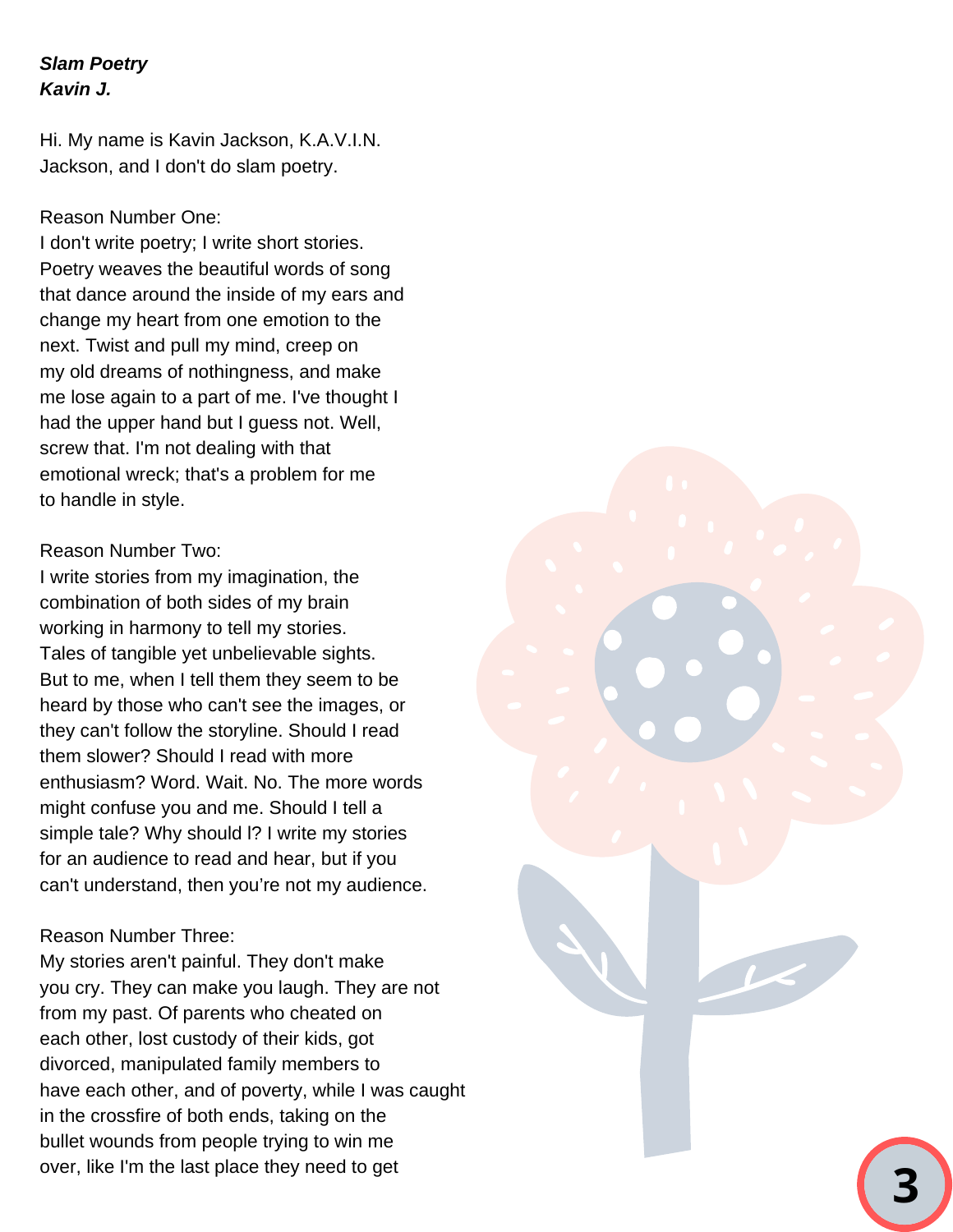this monopoly. I'm an entertainer, a jester for your amusement. I have to put on a show. The people in my heart who are gone but would be proud of me. To hear my stories of love and wonder, magic and creativity. To see them smile from a story that warmed their hearts with anticipation as I leave them wanting more with a cliffhanger that make them the same. Darn, not again! So I'll take my scores of 4, 5, 6.3, and 7. Oh, and thank you for your time.

#### *Crit Destiny H.H.*

If you are going to art school and your skin is darker than the canvas you paint on, there are five rules you should know before you go. First rule of being brown skinned in art school is to close your mouth. Utter a peep, utter a stutter, and those white, woke kids will be all down your throat.

Rule two: A critique will be your lynching.

Make sure you don't tie the noose for them.

Stay quiet.

You will hang like your piece on the wall, and they are all taking snapshots.

You are a trophy.

Your hands are too aggressive, calm your strokes.

Make it seem like references to water doesn't trigger you.

They don't tolerate a slave narrative.

Rule three: don't mention slavery in any piece you do.

You make everyone uncomfortable.

Tell them you felt it was right.

Tell them you read it in a book;

you'll seem more educated that way.

Rule four: you'll always have a resting bitch face. A professor will ask at least five times in three hours if you are okay. Are you upset?

Rule five: restrain yourself from beating the crap out of your professor. Especially when they seem to know your story better than you do. You'll hear the white kids talk about cultural appropriation like it's a new iPhone update.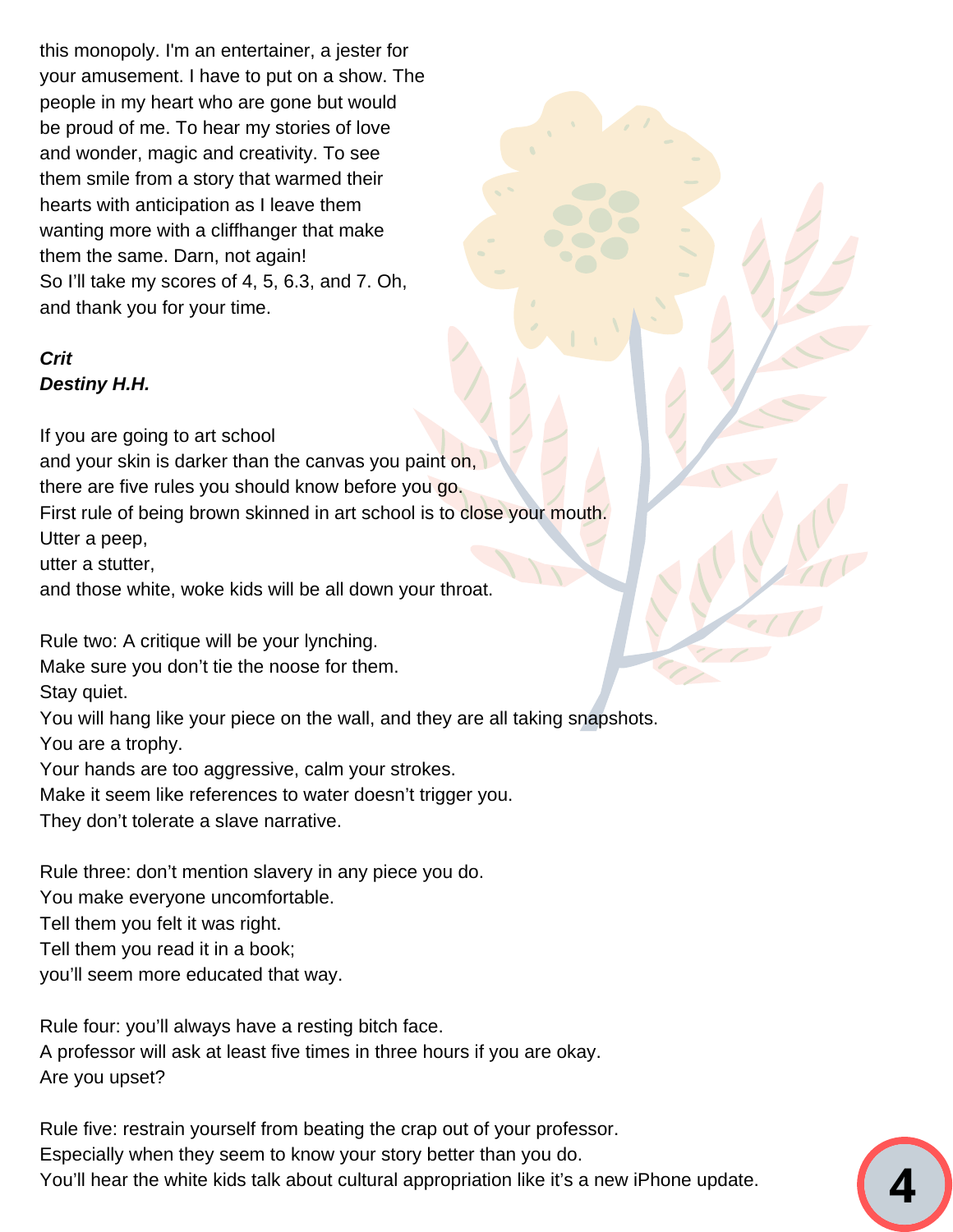You'll get tired.

Your mouth will start to curl, and the wooden paint brush you grip so tight between your fingers will crack, and you'll stand straighter.

To be a black artist is to draw a dart board on your back.

Students will hurl words like darts

upon impact. You might bend,

but remember, this is what you signed up for.

Our hands are made to do only a few things, and art ain't it.

My grandmother tried to warn me.

Told me to have a backup,

take up journalism.

I didn't realize any job I get will seem like I'm the only one in the room.

Art school wasn't made for us pieces of art.

I have tried to fit in.

I have stretched a white canvas so far over a brown frame until it tore,

exposing the wood underneath.

I have been meaning to get back to my roots,

to paint with the blood of artists before me,

but for some reason, I can't shake this noose.

There's always white around.

No color.

It's a quiet abstraction.

Each brush stroke adds more white.

It bleeds onto the gold,

covers the red, and

silences the black.

It was never good at keeping still.

I put this piece up for critique

My piece was torn apart, but they dared not come closer when I told them I made it for them. It's ironic how much you get away with when you are the artistic black.

**5**

The weird black.

The quiet black..

And for the first time in my life, I felt like the creator of my painting.

Only this time,

the white of my canvas was forced to watch as it was now the one being critiqued.

I could see the black seeping out from under the white.

It reached out to me.

After the critique I had it framed.

It's untitled.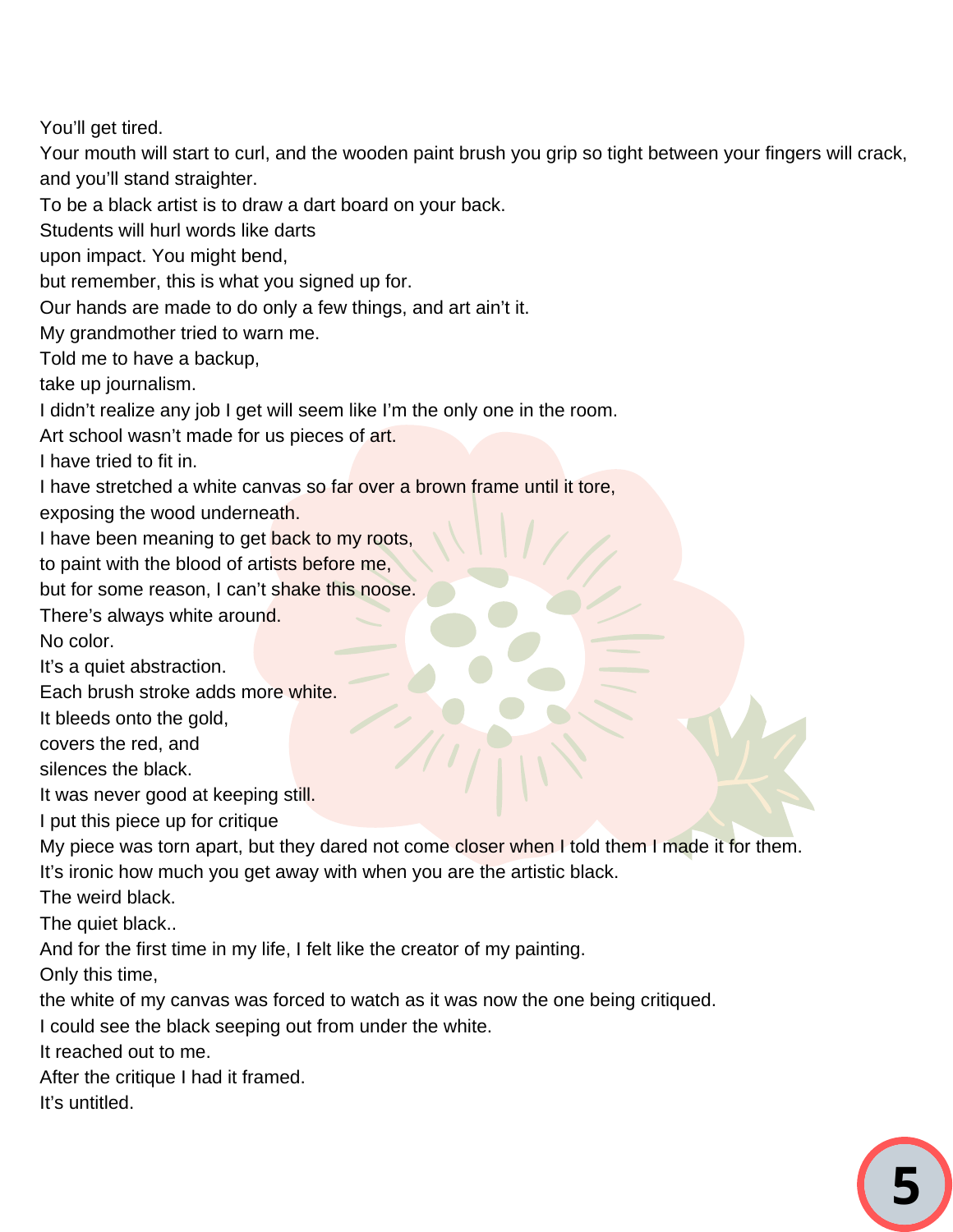#### *White Wakanda Destiny H.H.*

I had a dream of a white wakanda.

I woke up in a timeline where Martin and Malcolm were silent.

One where black progress took a back seat to the colonizer.

In this white wakanda,

black people thank the colonizers.

They apologize for the 401 years of strife we caused them.

We whip ourselves.

Chains hold us to our desks as we listen to white professors outside of classrooms.

In this white wakanda, slavery was an inconvenience

A misunderstanding,

A Christopher Columbus misstep into a new world that was never supposed to be discovered.

In this white wakanda, Harriet Tubman gave herself up and

Apologized for the underground revolution that resulted in freedom.

Freedom can only be a construct by black unruly rebels.

In this white wakanda, I bleach my skin,

I make sure to let my classmates know I'm not a threat,

I point a gun at myself to show my humanity,

My hands bound behind my back.

I'll let you beat me

If it helps to show you I mean you no trouble.

In white wakanda,

the black panther isn't here to help us.

In this timeline, the confederacy won the civil war,

And we've been slaves to the system ever since.

We've never had rights:

We don't need them.

Don't speak up,

Massa might whip you.

Don't make eye contact,

Massa might whip you.

Don't acknowledge emotions,

Massa said emotions lead to uprise,

And uprises get you whipped.

Be a good slave.

Be tolerant.

Watch as they drag your children,

Your mother,

Your father,

the love of your life away.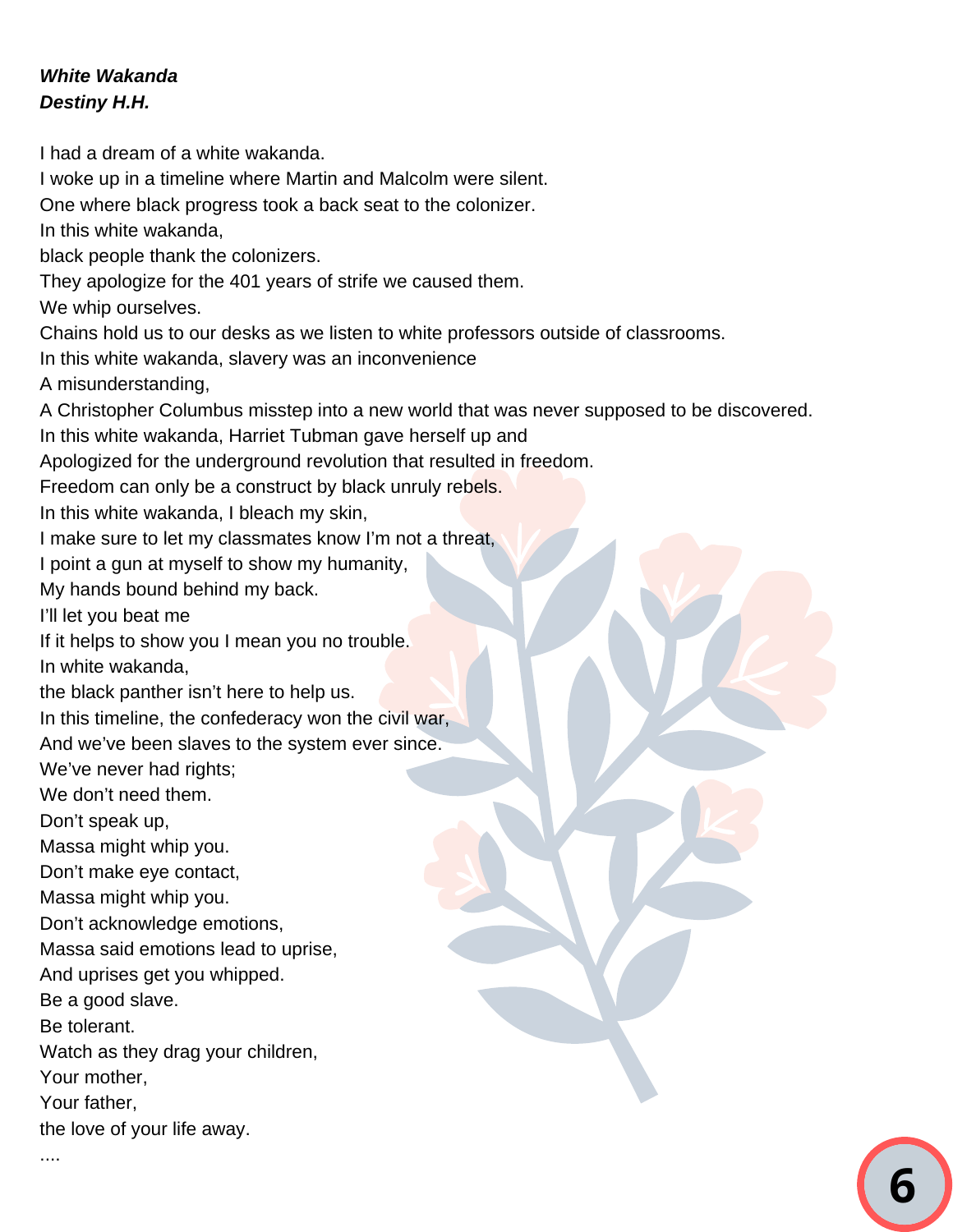This dream... I've had for days.. I wake up in the middle of the night with cold sweats, crying . The sound of protests and unrests as my people are being beat in the streets like some damn disobedient slaves. And to the white man, Have we ever stopped being slaves? Have we stopped being the white man's footstool in the eyes of the colonizer? In class, I raise my hand. The black students in my class feel uncomfortable talking about race relations. "Can we divert from talking about race?" they say. I tell my professor, the second deadliest disease to a black person in America is 2020 is their white next door neighbor who wants to stay "neutral" On topics about race. I don't think the white wakanda is a dream. They shoot us with their poison dart guns and feast on our flesh for the world to watch in the media. In white wakanda, we are a third world country. The rich aren't really rich but slaves to the government. My mother, she's tried her best to shield the hate from me. But I've caught on. I've been enslaved as well. And everytime I wake up, I feel like I broke the timeline. Because the more I wake up, the more the black people of white wakanda catch on that this isn't right. And they are intrigued at the fact that in this life, Black America has built its own wakanda, And it's ever growing.

#### *English Destiny H.H.*

My university recently sent me an email asking if I ever thought about pursuing an English major or minor. This is the third email I've received in the past few weeks trying to recruit me

into the English department.

Coming from a college preparatory high school where my writing language and literature skills soared, I couldn't say I felt humbled.

**7**

The resident caucasians took notice

that the one black girl out of many talks like she never

used Ebonics in her life.

Talks like a whip was taken to her tongue.

Articulates like she has never uttered an ain't in her life.

I'm quite familiar with many classic works of literature.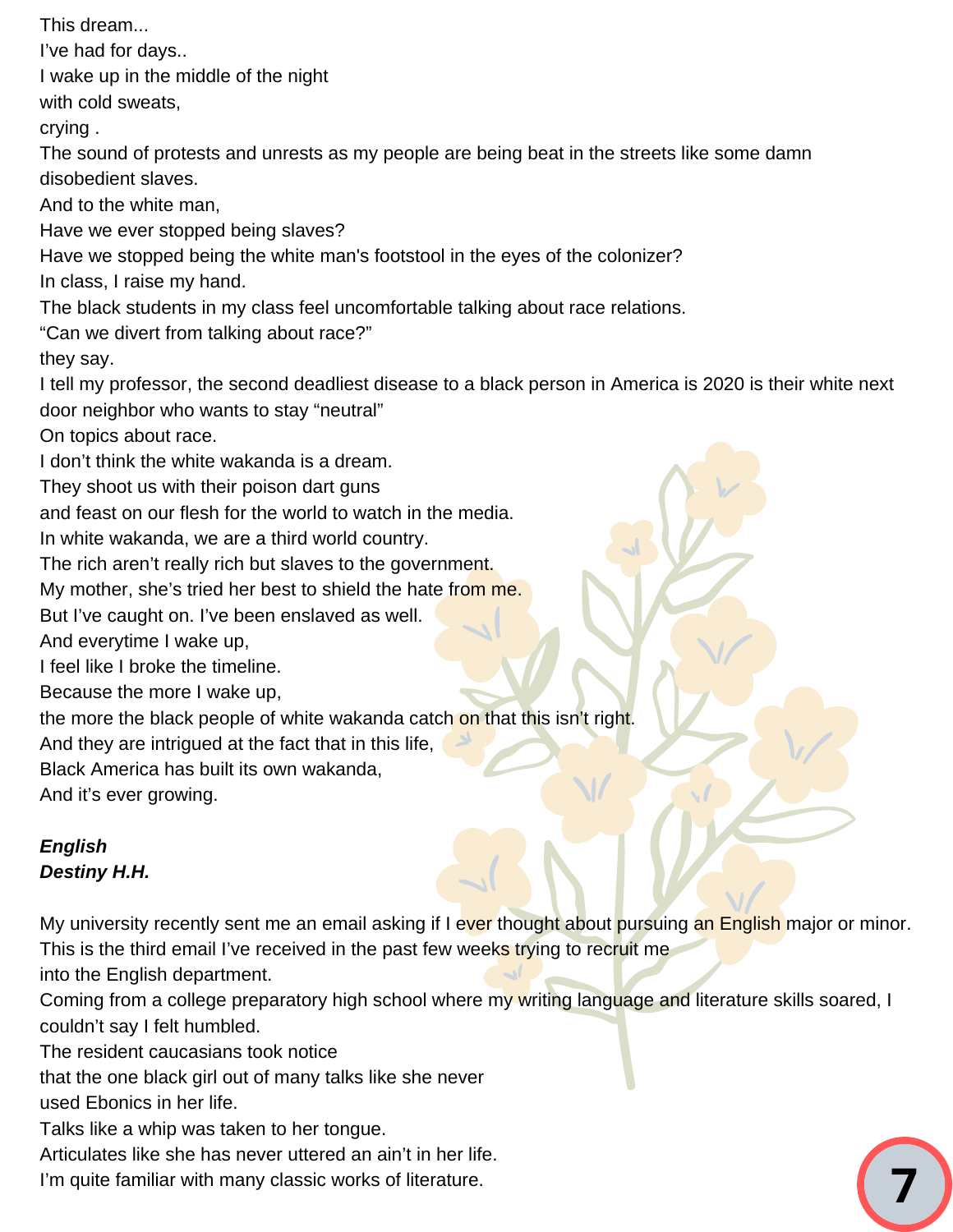For instance, Holden Caulfield in Catcher in the Rye considered the majority of human kind to be phonies. He stated that he was the realest in any room. I think the word he was looking for was silent. I think the word he was looking for was silenced. Notice the verb tense. I am well educated on my verb tenses. I am going to die, present tense. I cannot breathe, present tense. He could not breathe, past tense. Will we be able to breathe, future tense. George was here, past tense. Breonna was here, past tense. Eric was here, past tense. Sandra was here, past tense. Black people used to be left alone... Never a tense. This melanin shows that black bodies have been left in the past tense for way too long. And I ain't gotta open a Merriam-Webster dictionary to know that black and survival ain't on the same page. Black, characterized by the absence of light. Black, reflecting or transmitting little or no light. Black, served without milk or cream. Black, thoroughly sinister or evil. Black, connected with or invoking the supernatural and especially the devil. Black, not associated with any context relating to survival or peace. Peace, An illusion. Illusion, white educators shielding the heavy blow of racism from African American students so as to not cause uproar or unnecessary violence. Violence; associated with Police, see brutality on page May 25, 2020. Tell me again how an educated black woman has her melanin erased Solely because she knows the proper usage of their, there, and they're. Examples: White woman calling the police announces "they're attacking me." Proper Usage: they are. White woman caught in the car with black men with pounds of marijuana, Says "that's theirs"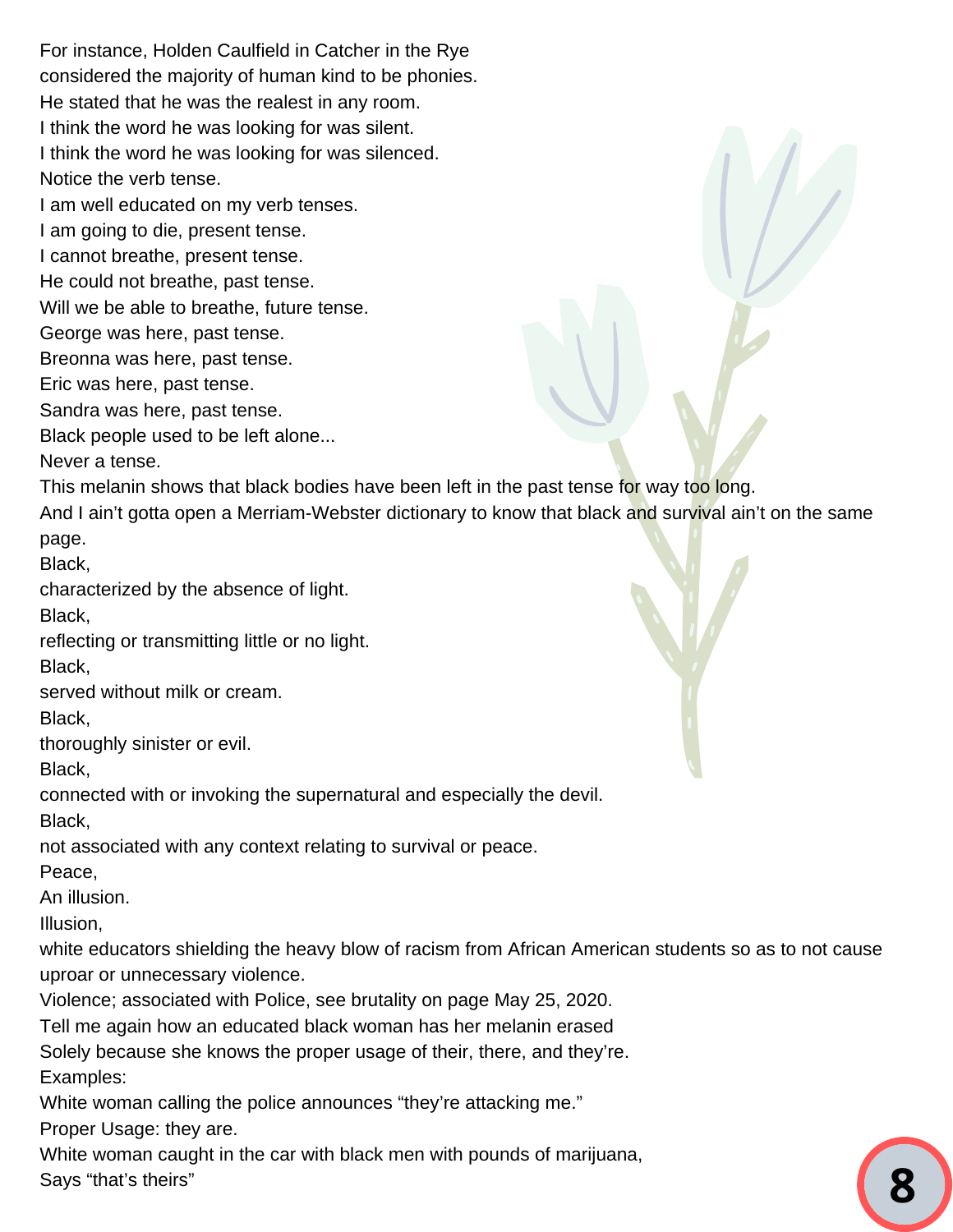Proper usage: T H E I R. Police indicate a residence of interest, "unknowingly" targets a POC household, Proclaims: "they live there." Proper usage: T H E R E. There denotes place. A space. A belonging to somewhere. Blacks Belonging. An Oxymoron. Because black and belong can't happen at the same time. So to the blonde haired, white woman at my university who told me to consider an English major or minor, Nah fam, I don't know the first thing about English.

*To the Moon Tristan W.*

I was so ready to go to the moon if NASA told me. I had to gain their respect.

I was always so ready to tell them the secrets they told me, while she cried late at night.

As if that would even have a chance to hold me.

I was so ready to blast off to the Moon and never return to the ground below my feet, no matter how devoid of life it was.

I was always so ready to sacrifice everything. Friendships, family, everything I had, for just one chance to go to the Moon.

Since I was young, I had always been fascinated by the wonders of outer space, and it was a damn shame that my first mission was to land on the moon.

Its core is nothing but a little dust and iron.

So barren and empty, yet everyone is so fascinated with its face all covered in craters.

I used to love the Moon, but the more I learned, the sourer it grew for me.

I wish the Moon was made of cheese, just so that I didn't have to look up at it every once in a while.

Even now, it calls to me, and I want to answer because I've stared at it since I was 11 years old.

I used to play games and have so much fun with it because the moon was my best friend.

But like most friendships when we are young, we just had to grow apart because nothing can ever be simple.

It couldn't just be simple.

I didn't think the Moon could hurt the Sun so badly, but it did some damage.

I always loved the Sun too.

I had been captivated by it since I was eleven, just like when I found the Moon.

We knew each other.

We helped each other…

I just couldn't pick one to love.

The Moon had major sway on the tides of my opinions, and I grew to despise the Sun, even if she was the only thing keeping me alive, while he was siphoning my energy.

**9**

AND GOD DO I HATE THE MOON.

Everyone always thinks it's so cool but no, not the Moon I know.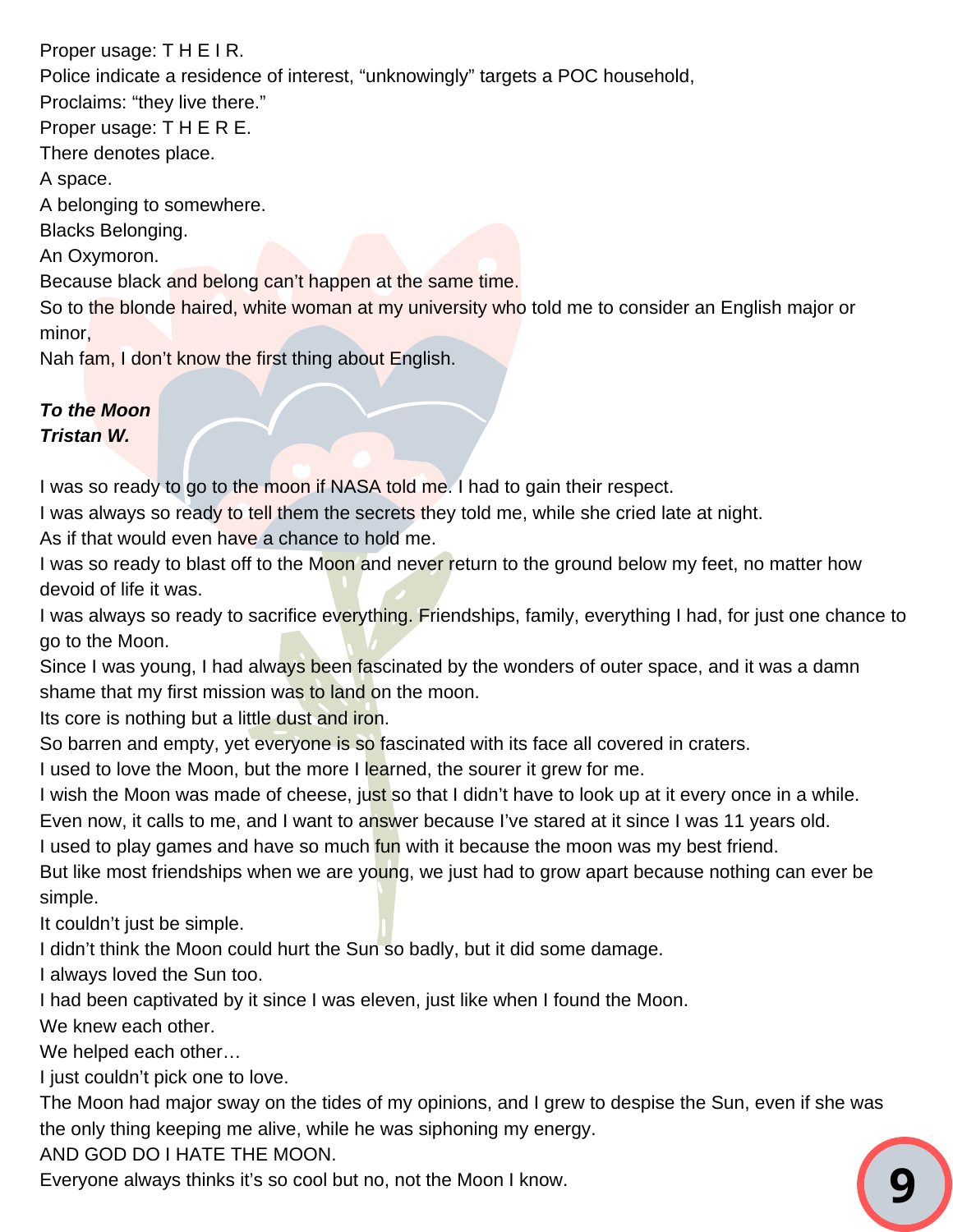ll it ever did was pull my tides in ways they shouldn't move naturally and cause the Sun to flare up and damage me.

After all this time I can finally say I've gone to the Moon and back, and honestly… It ain't all it's cracked up to be.

#### *Jewels and Roses Tristan W.*

Oh boy! You've done it now, you stupid boy.

You know why you did it, but that doesn't mean it was okay.

Be honest with yourself. You used her as a rebound and in the process, convinced her you really loved her.

I can't tell if you're a manipulative bastard, or if you were just heartbroken and wanted an escape from your mind.

Did you just want to replace the value of the roses with brand new glittering jewels?

You've never liked jewels; they've always been secondary in value to you.

That's the REAL reason why you called her Sprite.

Not just because she reminds you of a forest fairy, but because she was your second choice.

Just like the soda, you only noticed her feelings when the roses were gone and you missed them.

Stop lying to yourself and saying that you didn't do anything wrong

You chased the shine of "diamonds" when all you wanted was a bouquet of roses, and you knew, the whole damn time you knew,

but you still stole the diamonds from her and

made her chase a ghost she could never catch,

All because you wanted some roses to be there in your arms.

So what if they have thorns? At least they feel alive,

Even if they may look fragile, they're strong.

Stronger than the "diamond" you stole just to make yourself feel better.

Once you were done with the "diamond," what did you do with it?

Sinking and dissolving like the spoonfuls of sugar in the tea I've made

Just to keep my head above the water at night.

Water, oh yes, water, is the bane of my existence

But something that has fascinated me since I was a child.

And we, water and fire, just don't mix, but without the two, the fine goods we dine on

Every day would not even be possible.

And oh boy, oh boy, do I love steamed crab-legs and pasta!

I'm tired, oh so tired, of trying to fight the crashing waves, but if I don't,

My fire will go out. And the wave machine will be upset with me.

So I say, "Woe is me," as I open another can and add to the endless sea of red beside my bed.

This truly is a twisted cycle I'm in, and yet I absolutely love it.

Mmm, oh how sweet your kisses are, Doctor.

Take me away from my thoughts with the sweet love you give to me.

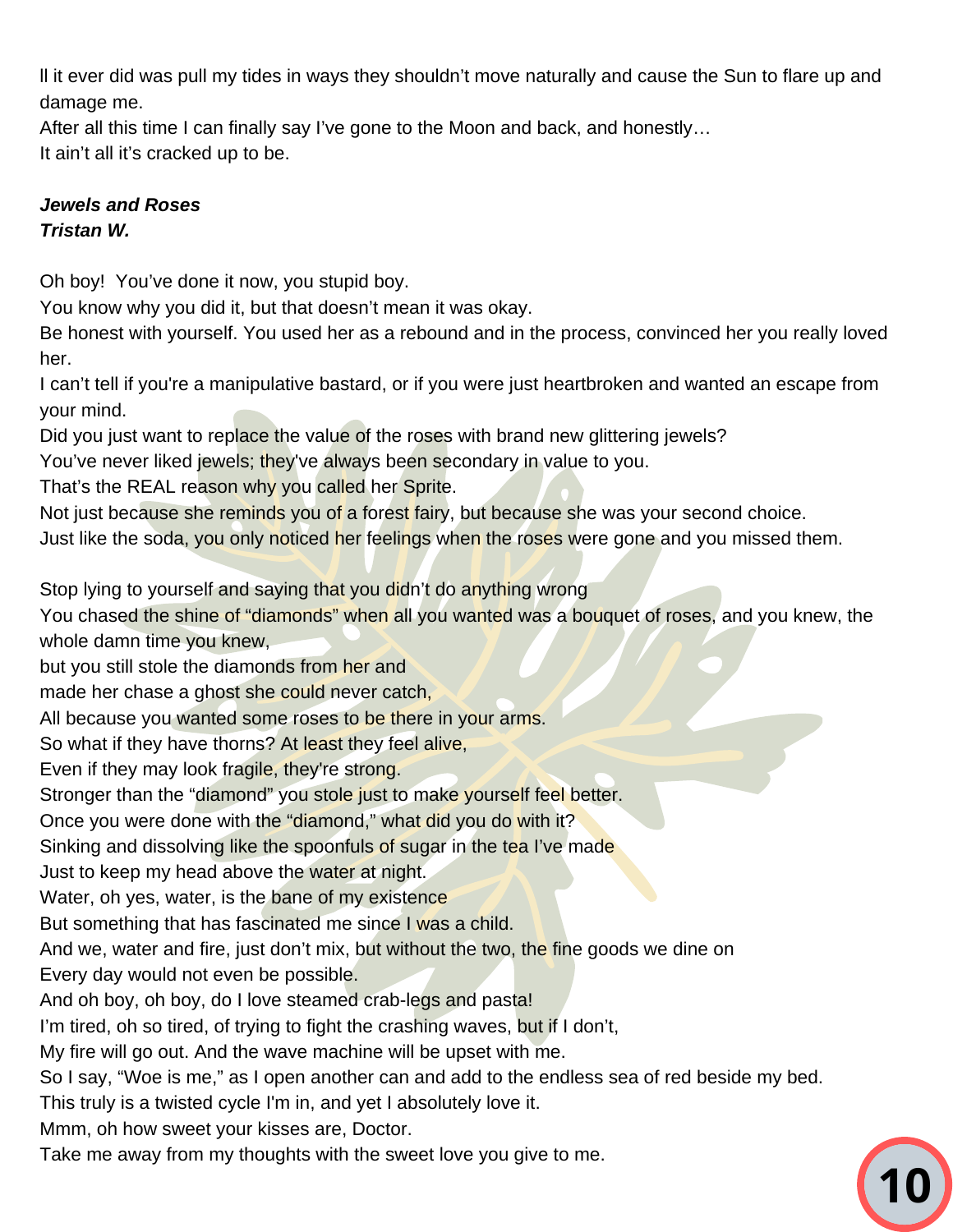#### *I'm Not Enough RaJahné H.*

Why can I never be enough? It feels like nothing I do is enough. I just want to be useful, to be seen as important, good enough. When I try my hardest, it seems like I mess up more. No matter what, something or someone is neglected. I have given all I have, and I don't have any idea what I'm doing wrong. I feel like a foreigner in my own body, and I'm letting myself down.

Will I ever be what I want, what everyone else needs me to be? It feels like I'm stuck in the darkness, like there is no light, and no way out of this misery I feel. The hatred I feel inside boils, and for some reason, my prayers aren't working. I'm losing faith, or did I ever have faith?

 Then, the Sun comes out. The cold feeling slowly melts away. I can hear the sun telling me everything is going to be okay, and for some reason, I believe her. She looks like nothing I've seen before. She shines in ways I didn't know I needed. Her rays find their way into every inch of darkness. "You are enough," she tells me.

 If someone this powerful, this amazing can see it, it has to be true. Maybe, just maybe I am missing something about myself. She sees something I can't see. With her energy, I have the strength to get up and try again. I may not be perfect, but I'm going to try. Wrapped in my blue armor, I will fight, and I know I won't lose.

#### *Dystopia RaJahné H.*

It's dark.

We are stuck inside, away from the light, and packed in like sardines waiting for the okay to resume life. People are breaking rules, fighting the power, screaming to be let out of this prison. Slowly the can is opening. People are running out and the world is opening. I'm crumbling. I'm spiraling. People are asking for me to get back to life. Is it safe? Can we live, will we live? Is money worth the risk? Anxiety is rising. I can't breathe.

#### *Sugar RaJahné H.*

The taste of sugar is on my mind; need candy to stay alive, ugh.

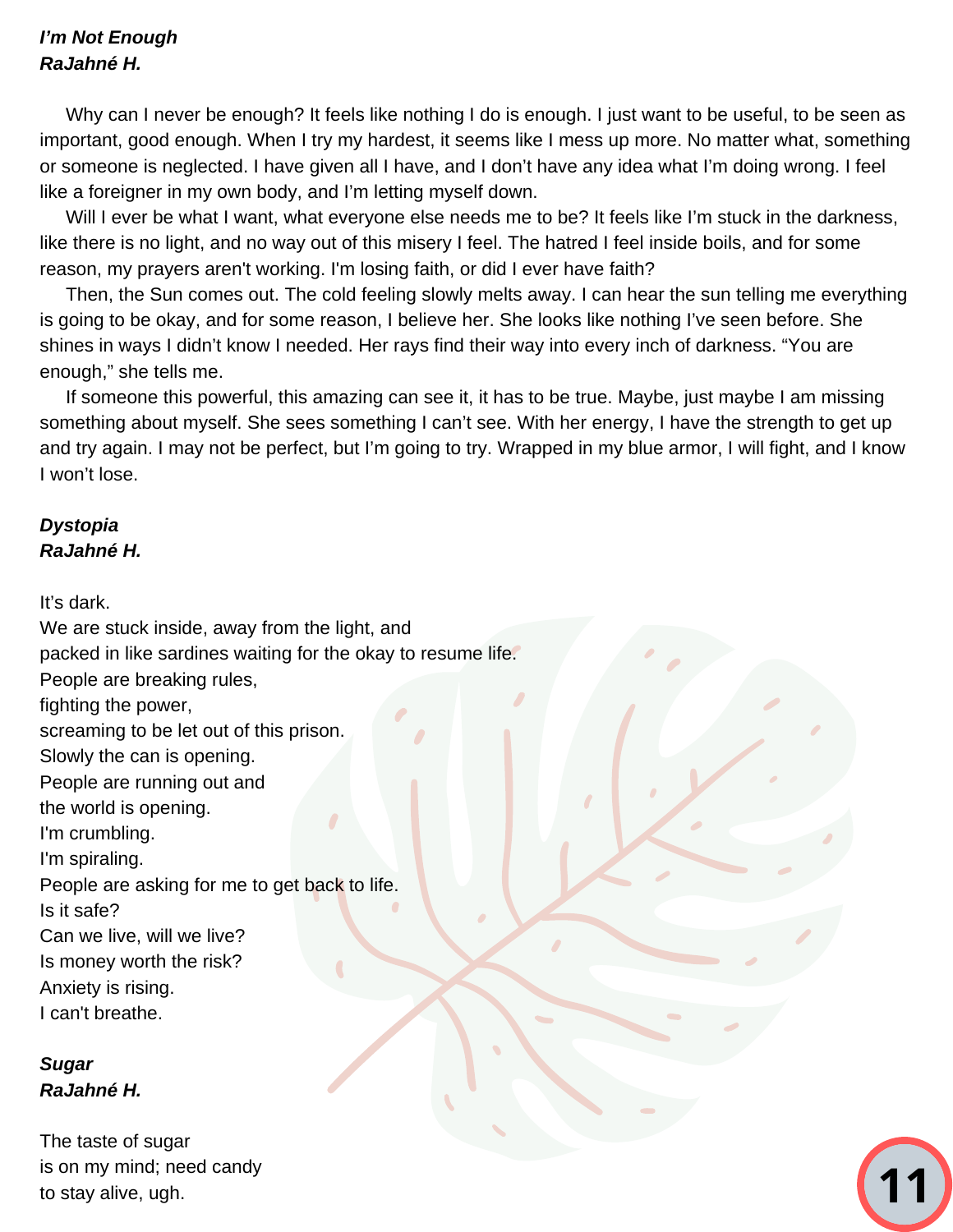#### *A Space Scene RaJahne H.*

*"RaJ, what the hell are you doing?" Kavin shouts.*

 *"Hey don't yell at my girlfriend," Tristan retorts. "But, uh babe, what are you doing?"*

 *"I'm fixing the space ship, idiots," RaJ yells back, flipping her afro. "Do y'all want to die?"*

 *"Uuuuh, not really," they both reply in unison.*

 *"Then stop talking and let me save us. You men are so stupid, especially when it comes to money," RaJ says, getting back to work.*

 *"What does money have to do with it?" Kavin asks, looking confused.*

 *"Money has everything to do with everything." RaJ replies snarkily.*

 *"And that, my friends, is what we call unchecked capitalism," Tristan chimes in.*

 *"Okay Tristan, instead of starting this conversation again, make yourself useful and get me some ice cream," RaJ replies.*

 *"Is that going to help you fix the problem?" Tristan asks.*

 *"No, it's going to help my stomach and my taste buds," RaJ replies with a head snap.*

 *"Well, shouldn't you fix the problem first?" Tristan asks. RaJ simply turns her head to Tristan, and he responds "Okay, okay fine I'll get you ice cream," He knew there was no way to win the fight so he obeyed.*

 *"Whipped," Kavin responds and Tristan flails around like a duck because Tristan is weird and does weird things when embarrassed.*

 *"He better be, if he knows what's best for him," RaJ says, flipping her hair again even though it does not move. "Guys!"*

 *"What, what's wrong," Tristan says, running towards RaJ.*

 *"I beat the expert level in Sudoku!." RaJ replies, holding up her phone with amusement.*

 *"Really?" Kavin responds, "You ju-,"*

 *"I'm so proud of you babe!" Tristan interjects, cutting Kavin off.*

 *"It only took me 35 minutes this time! Sudoku is really the best medicine for the brain!" RaJ says excitedly.*

 *"You are so right my love," Tristan replies.*

 *"Sooooo, what have you been fixing this whole time then?" Kavin responds.*

 *"The problem. I was fixing the problem," RaJ says, feeling attacked.*

 *"But for the past 35 minutes, you've been playing Sudoku, so you haven't been doing anything other than that," Kavin says.*

 *"Kavin, you should..."*

 *"SO YOU DON'T THINK I'VE BEEN WORKING?" RaJ yells, cutting Tristan off.*

 *"I tried to tell you, Kavin," Tristan whispers.*

 *"IT SOUNDS LIKE I'M NOT BEING APPRECIATED," RaJ screams at the boys.*

 *"Sweetheart, everything is okay. We both know you run this whole operation," Tristan says, reaching for a hug from RaJ, "Right Kavin?"*

**12**

 *"Yes, I am so sorry I didn't see it before," Kavin says.*

 *"Let's talk about something else," Tristan says desperately. "Climate change?"*

 *"NO," RaJ replies.*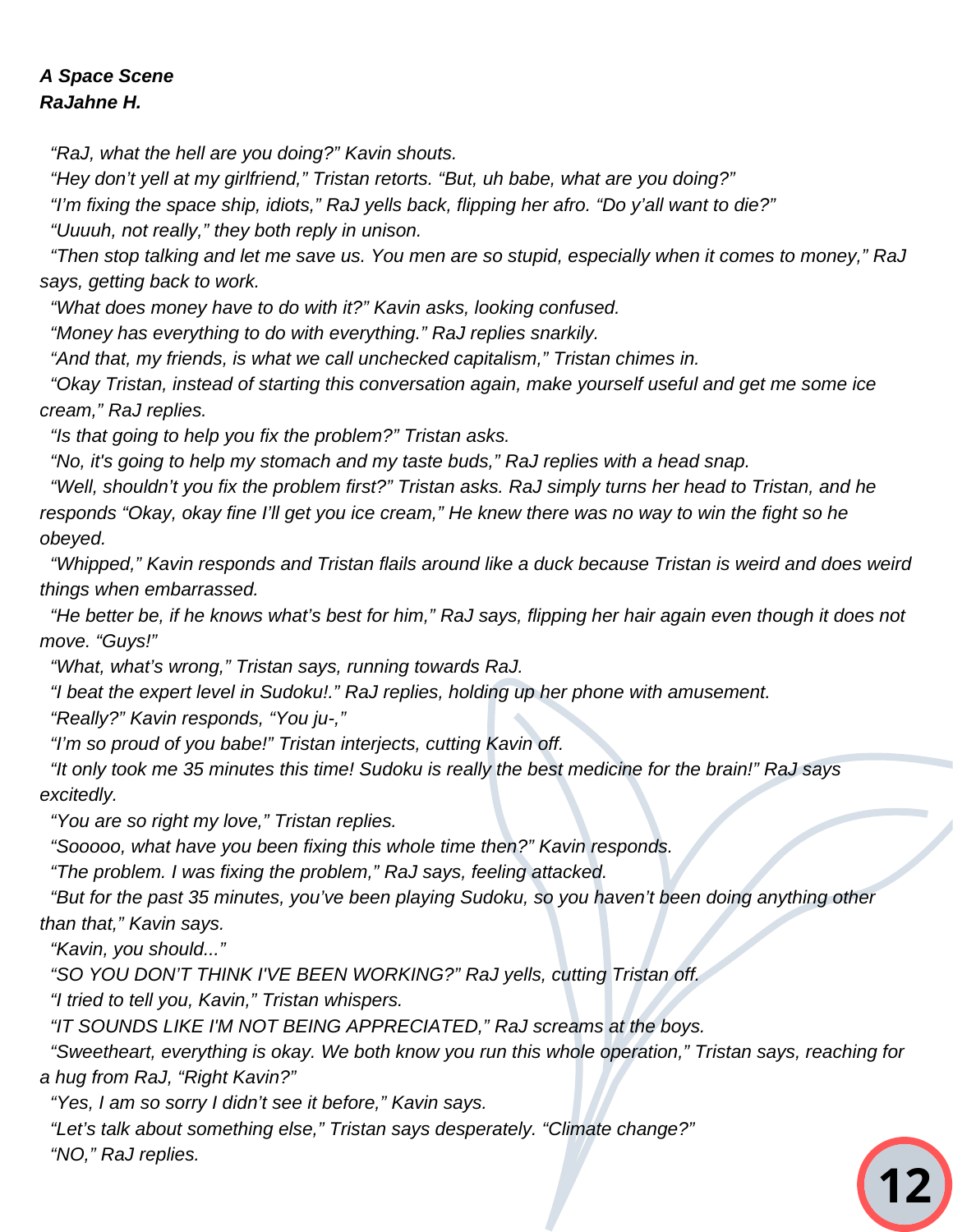#### *Nightlight Kavin J.*

 The dark was always too scary to be in because that's where all the bad things happen. So, I try to stay close to the light on the candle. He is my friend, and he makes me feel safe. He says his name is Pyo, and that there's something in the dark he needs to find, but I'm scared. There are things that move in the dark, and noises that shake the ground. You can only see their eyes. Big, bright, yellow, and scary. Pyo said, "It's okay. He can keep me safe, but can't stay here. We can keep each other safe." I was scared. Everywhere is darkness, and I can't breathe. It's so cold, I can't stand it. But, his light is warm, and it's nice to see.

**13**

#### *I'm a Black Woman RaJahne H.*

I am a black woman. I'm strong, Powerful. My tongue can cut you with ease. I won't break a sweat, And I won't regret Tearing you to shreds with my words. I am a black woman. I have to be strong. I have to be powerful. If I don't cut you with my tongue You'll walk over me. My words have to kill for them to matter. I am a black woman, And I feel like I don't matter. If there is a strong woman behind every man, Then who is behind me? Who will be there for me when my shield is broken? I am a black woman, And I'm tired.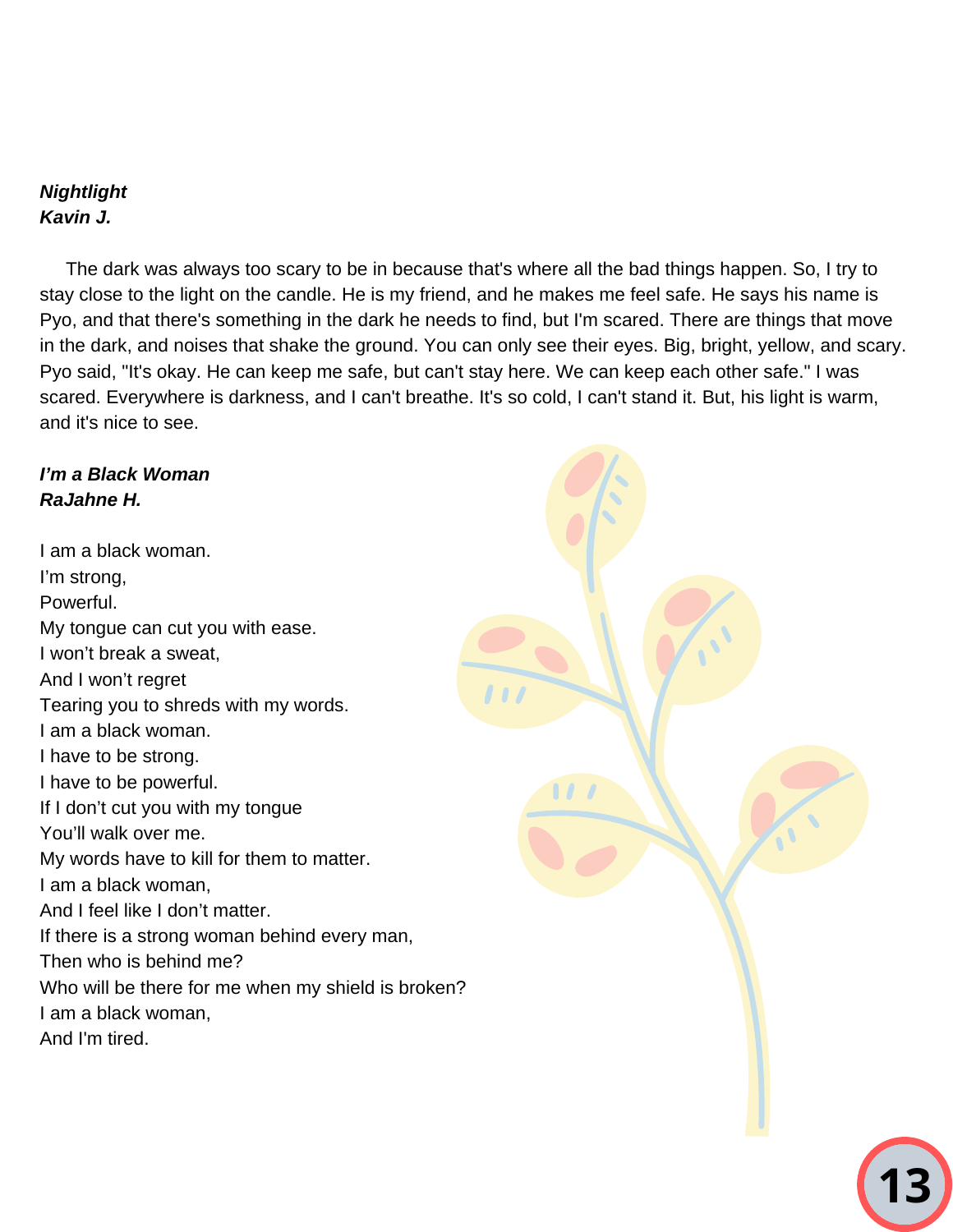#### *Hollowed Symphony Kavin J.*

This empty place used to hold the most wondrous performances, filled with sounds that moved hearts and became cinema reels in the memories of the audience. These broken walls built by old songs and voices. The lights now faded, dim, and the wood floors cracked. The stage set for the show that would have wowed the crowd, leaving them stunned with raving reviews. Their voices ranged through, where instruments could be heard dancing their melody and props stood tall, providing a life outside of this one.

 But now, they're just echoes of lost souls, scattered scenes, and empty sounds. This place, these sounds, and the memories shared are woven into the curtains. The life breathed into this place has finally reached its climax, and now, the show has ended. The curtains have been called and have now fallen. They've taken their final bows, the lights turned off, and clapping fades out. My performance is over. My symphony, hollow and empty, and my curtain called.

#### *A New Form of Therapy Kavin J.*

No, the pills haven't been working. No, the breathing exercise hasn't been helping. And no, I still haven't caught a shiny Eevee, Wait...no... wrong conversation, sorry. I'm always angry, and my life feels like it's falling apart. Aside from you, it just sounds like I'm complaining About everything when I should be happy. I should be happy right? I've been losing motivation for a while, And we can't I can't Keep going on like this. I feel like I took the best drugs but only got the side effects and withdrawal symptoms. Was life always this hard? Why is it so hard to remember the fields of rosemary and lilac I used to play in? My memories are shot with no hope of recovery. Is it time already? No wait, please, just a little longer. I need to talk more. My friends feel like strangers. I feel so dragged down I don't want to say bye. Please tell me why I feel like this, please. Please, new exercises, ne-new medicine, new anything, please... I don't want to feel this again.

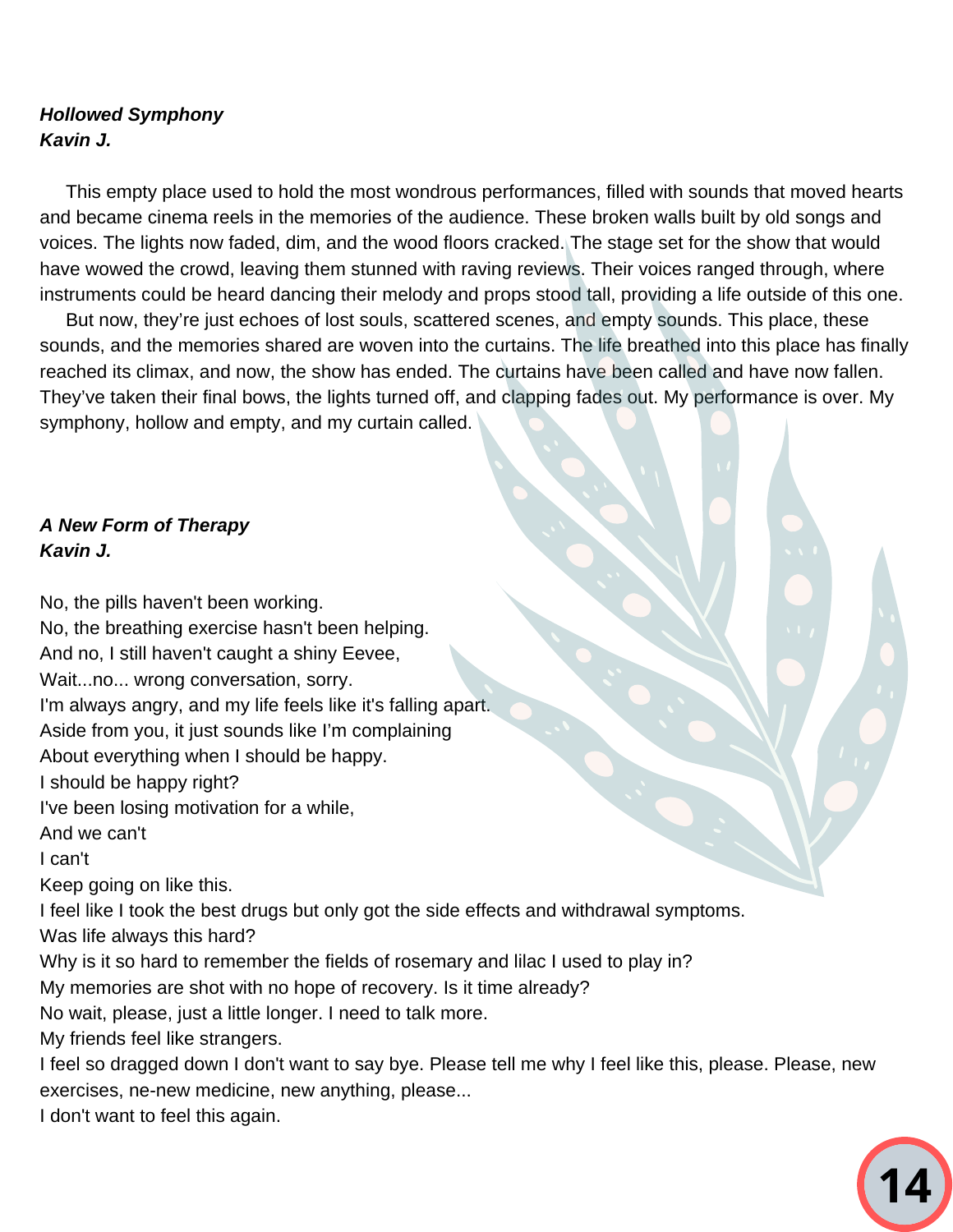#### *I Know You Can Hear Me Tristan W.*

I know you can hear me.

You may be trying your best not to listen, but I know that you're in there.

I know your thoughts better than you do sometimes,

so I know you can't resist looking at me.

I know you hear the words I'm saying.

The emotions flowing off my tongue.

And for whatever reason it may be, for me, responses you have none.

I'm sorry you don't want to talk about emotions right now.

But that's just the mood I'm in.

So, I promise to bring them up later, my love, as they're part of who I am.

And you want to know me better than anyone ever can.

I beg of you to please talk to me,

So that I might hear your voice one last time.

As this night draws on, I can feel myself fading.

I need to let you know one thing.

I love you more than anything, and I want you to be able to love me.

I want to make you feel safe and warm, and to worry about nothing.

I want to be our protector, though, I'm not very strong.

I will love you in my dreams

and continue when I wake at dawn.

I am sorry my love,

if I have upset you in some way.

And I'm sorry I'm like this all the time.

I just want to talk to you tonight before we have to go to sleep.

I miss you.

The past couple days have been full of drama, and I don't want to run from it. I want to fight it as hard as we can.

Because I want to be yours and only yours.

I want you to be happy in my arms.

I want you to be happy and safe for as many of your days as I can make them. Because you are mine.

**15**

I know you can hear me asking if you're okay.

And I know you might not care,

but all I want is for you to know I'm just right here.

I know you can hear me say, "l am right here."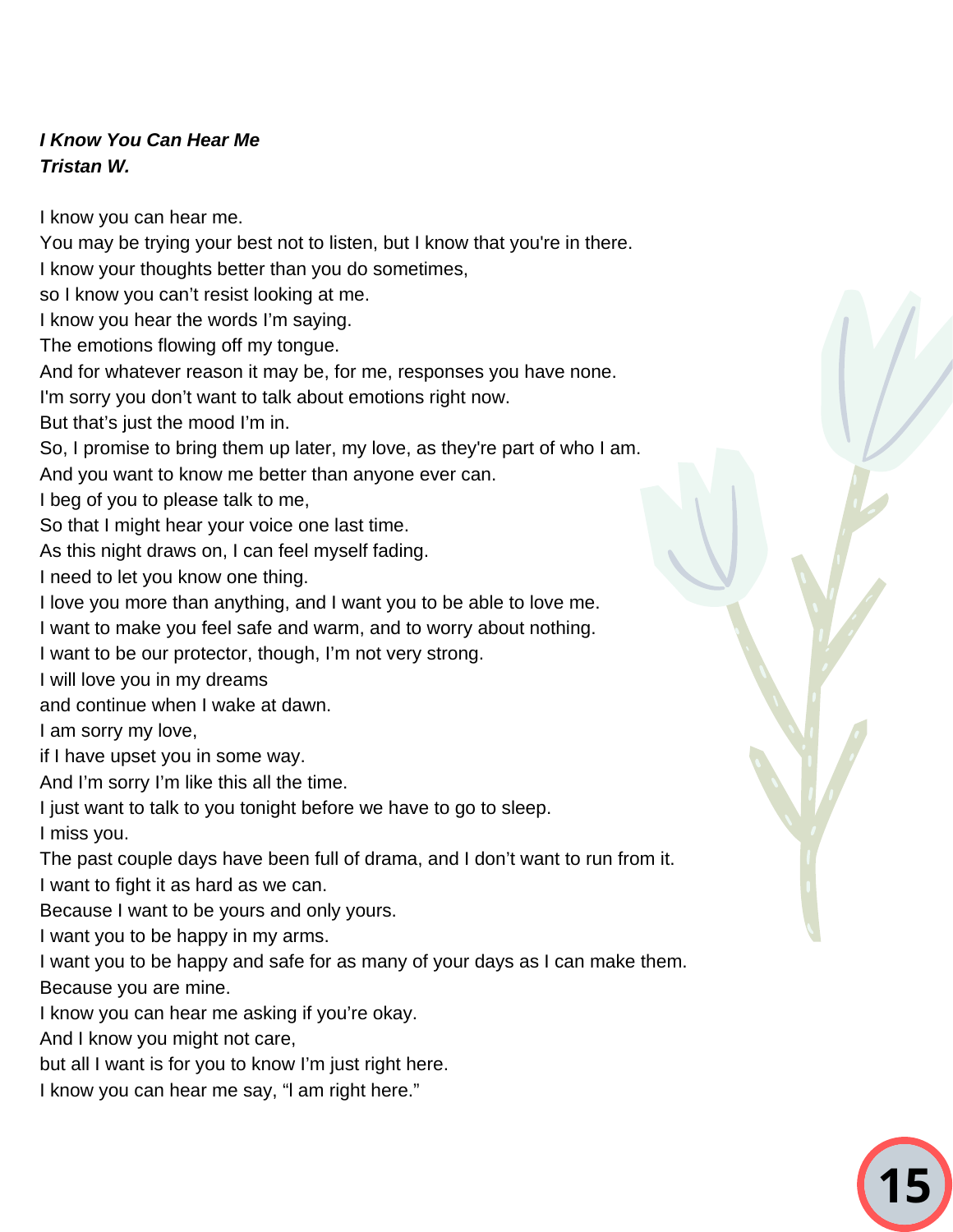#### *Nye Tristan W.*

Every day goes by the same. I'm scared. He's so far away. What if it doesn't work? What if I can't look at... him. What if he can't fix it? She won't let him out. The world is dark. I can't breathe. I miss my life outside. It's getting harder to feel. My mind is foggy. I'm shaking. I miss… him. Eight miles is too far. Can we do this? I'm angry that he can't be here. I'm so stressed. And angry. And tired. I'm. So. Tired. I'm tired of being this way. I'm tired of being me. Another night of melatonin, And I'll wake up alone.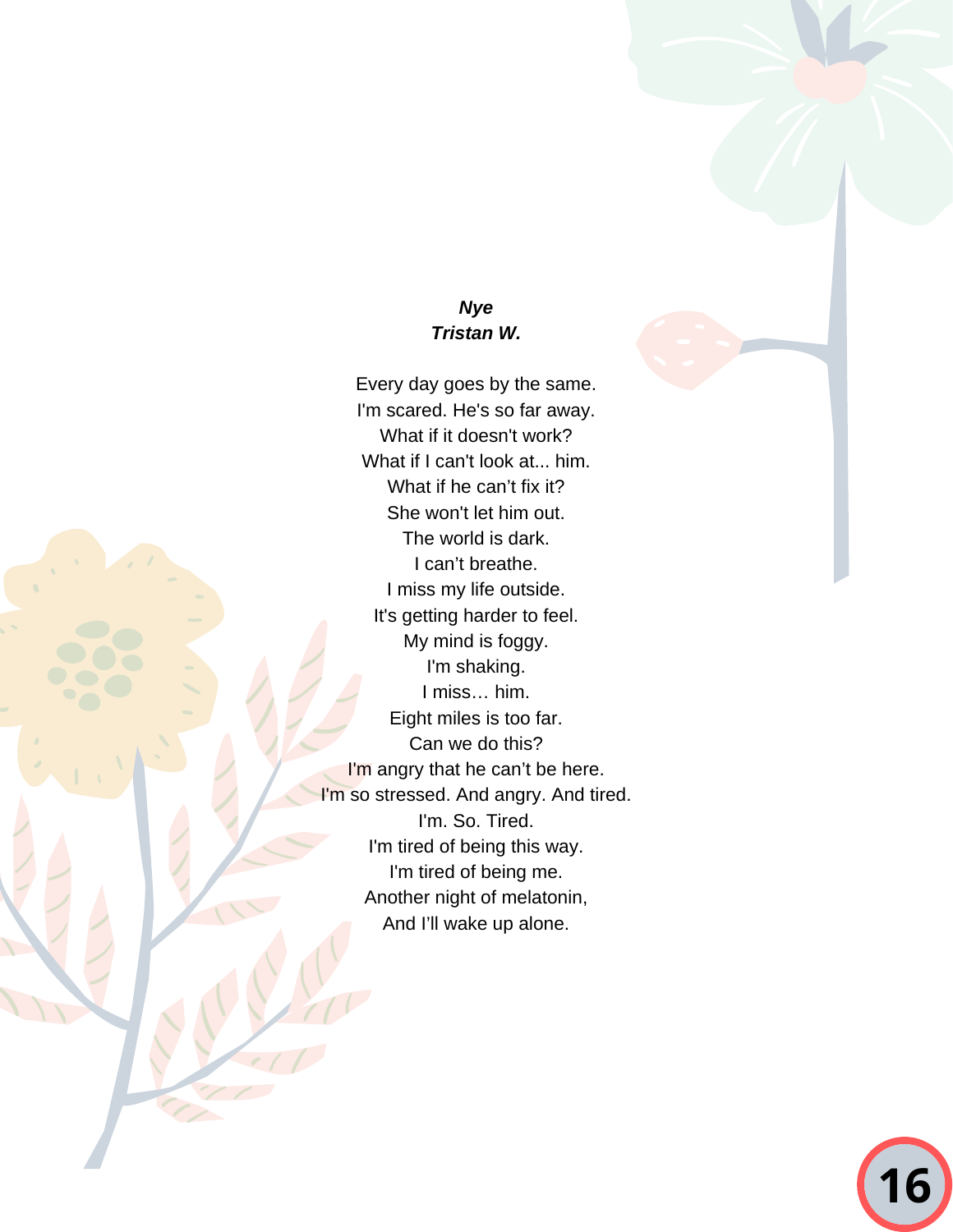#### *Inspired by M. Destiny H.H*

My sculptor placed my shapeless body on a pedestal.

He kissed my curves with a chisel and hammered out my imperfections.

He carefully carved out my breasts

making sure they were how the creator intended.

Imperfect but beautiful.

A bounty that provides more than it takes.

My sculptor knew me before I even knew myself.

He carved ears to make sure I hung onto every word.

He whispered the universe into my body,

traced the systems into my skin and blew butterflies into my stomach.

He left my heart for last,

placed a piece of his soul in the marble and he wished love into the small of my spine.

When he was done, he put his chisel down and stood back and admired

his work.

He cried.

Turned me around on the pedestal and looked me up and down from every angle.

He smiled.

He held my hand and lifted me off of my feet.

I was his creation,

a mold of what he was to become.

I was his future.

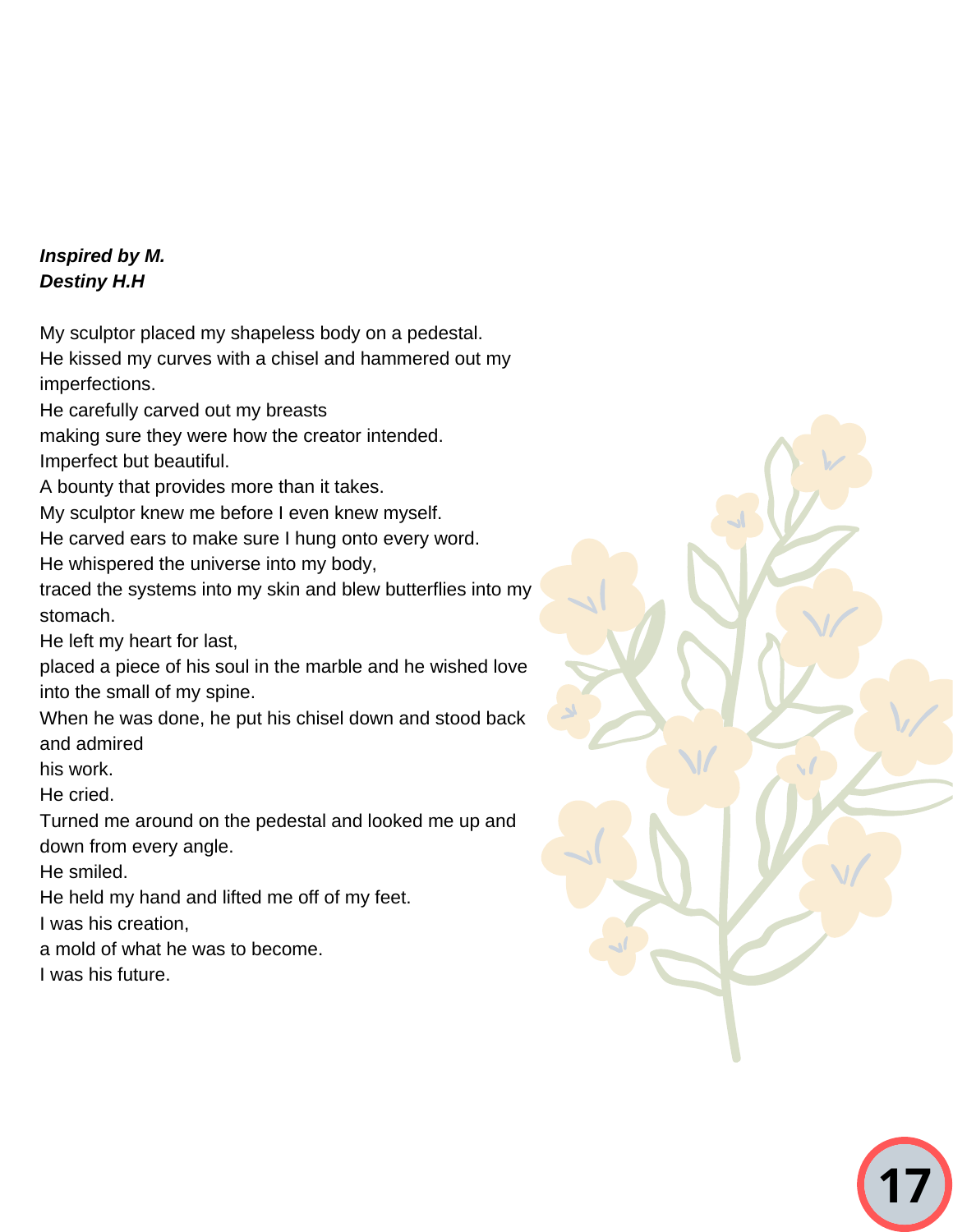#### *The Beginning: Hidden Treasure Kavin J.*

"Bishop, where are we going?"

"Hush Knight, you're going to ruin the surprise, and it's just a bit further now."

"I'm now very concerned for my well being; are you sure about this?"

"Yes, now will you... Ah we're here, and I can see rook at the other end."

 "You brought me to a ball pit? Really? And why is the floor so yellow. I feel like I'm walking on a dry sponge."

 "Hey guys, come on and help me look. It should be over here somewhere. Oh, sweet. This one has a mouse on it!"

"Dibs! Nice." She sighs, "Will you hurry up? We don't have all night." Knight sighs,

"Fine, what are we even looking for? Pink eye and the flu?" Rook speaks up,

 "No We're looking for treasure. Pawn told me there was some at the bottom of the ball pit here, so start digging, Sir!"

 "This is very childish and immature behavior. We're too old to be doing this, and…" He sighs, "Alright, move over."

**18**

Both Rook and Bishop scream, "Yay!" Knight hushes them.

"We have to be quiet or will get caught," he barks.

"Sorry," they say with their heads down.

Bishop perks up, "What have you found so far?" Rook shrugs,

"Just an empty bag of Chex Mix and this bicycle."

The ground shakes. "What was thAAAAAAAAATTTTTTT!!!!!!!"

They fell through the bottom into somewhere unknown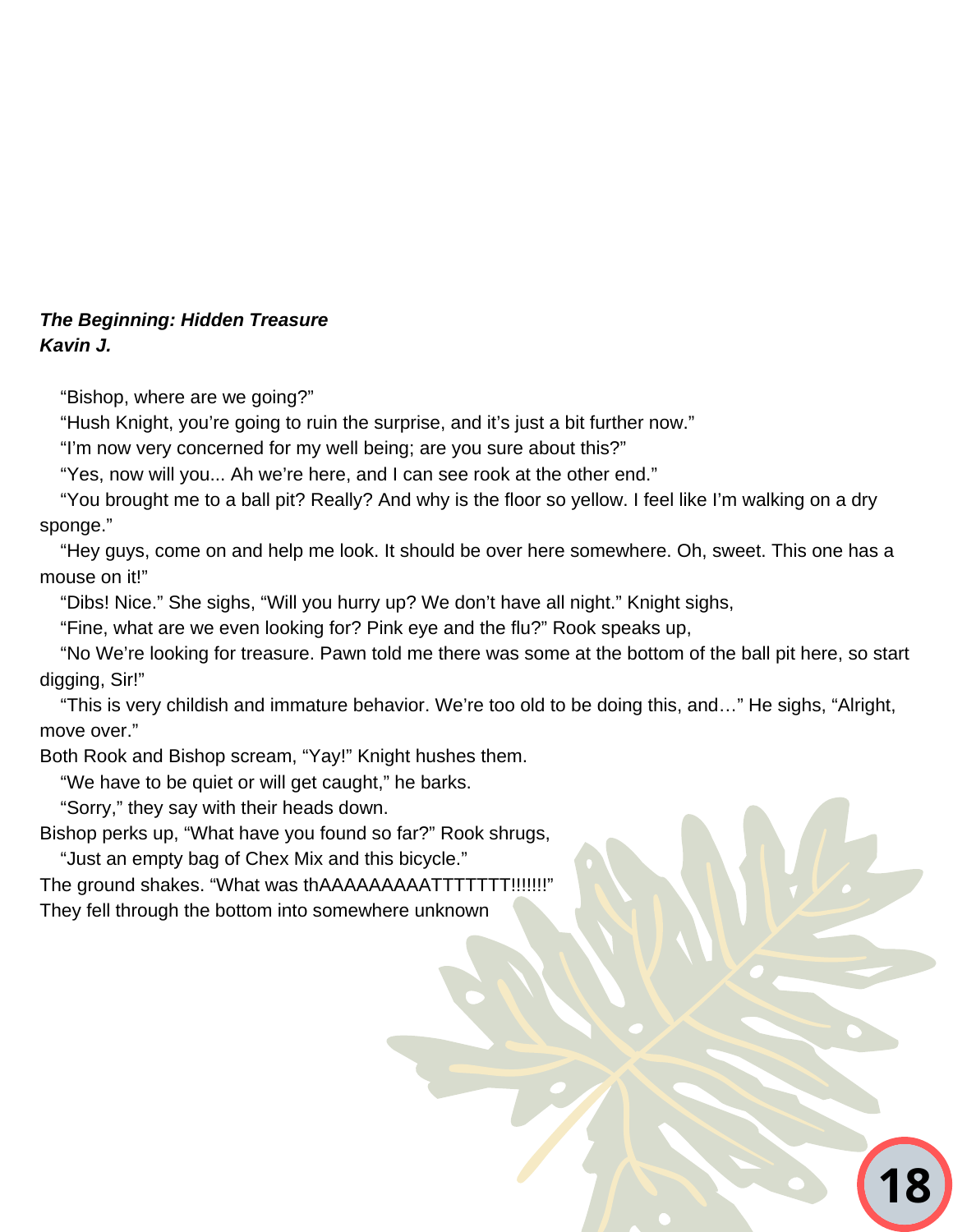

#### *The ABC's of 2020 Savon T., M.J. P., Tristan W., Kavin J., RaJahne H., and Destiny B. Teen Professional Conference*

**A**lmost a world war. Avatar. Australia wildfires are over. **B**ubble baths, please. **C**OVID-19 and RIP Chuck E. Cheese. **D**onald Trump, DoomsDay is near, but Dean's smile is here. **E**levated anxiety, evictions, **F**riends, friction, and fiction. **G**hosts and Geopolitics everywhere. **H**azard pay? The new Hitler? Healthcare? **I**mpeachment and ICE raids. **J**ustice? **K**illing of unarmed black people. Kim Jung Un. Karens, Kanye, and Kavin's beard. **L**ines at Walmart. **M**urder hornets and Mask wisdom. **N**o justice, no peace, no income. **O**ptimism? Old people fear. **P**odium here with virtual programs, a form of positivity. **Q**uarantine silence and stirs. **R**aJahne quit Shoneys, and **S**avon and Tristan turn 19. **T**ik Tok takedown of Tulsa. **U**nity? Unchecked politics. **V**irtual world explosion. Vaccination? **W**hat, Winter? When did that happen? **X**anthan gum makes smoothies thicker, and X box Series X is released. **Y**oga is dope, so are yoga pants, and **Z**oom is now how we meet.

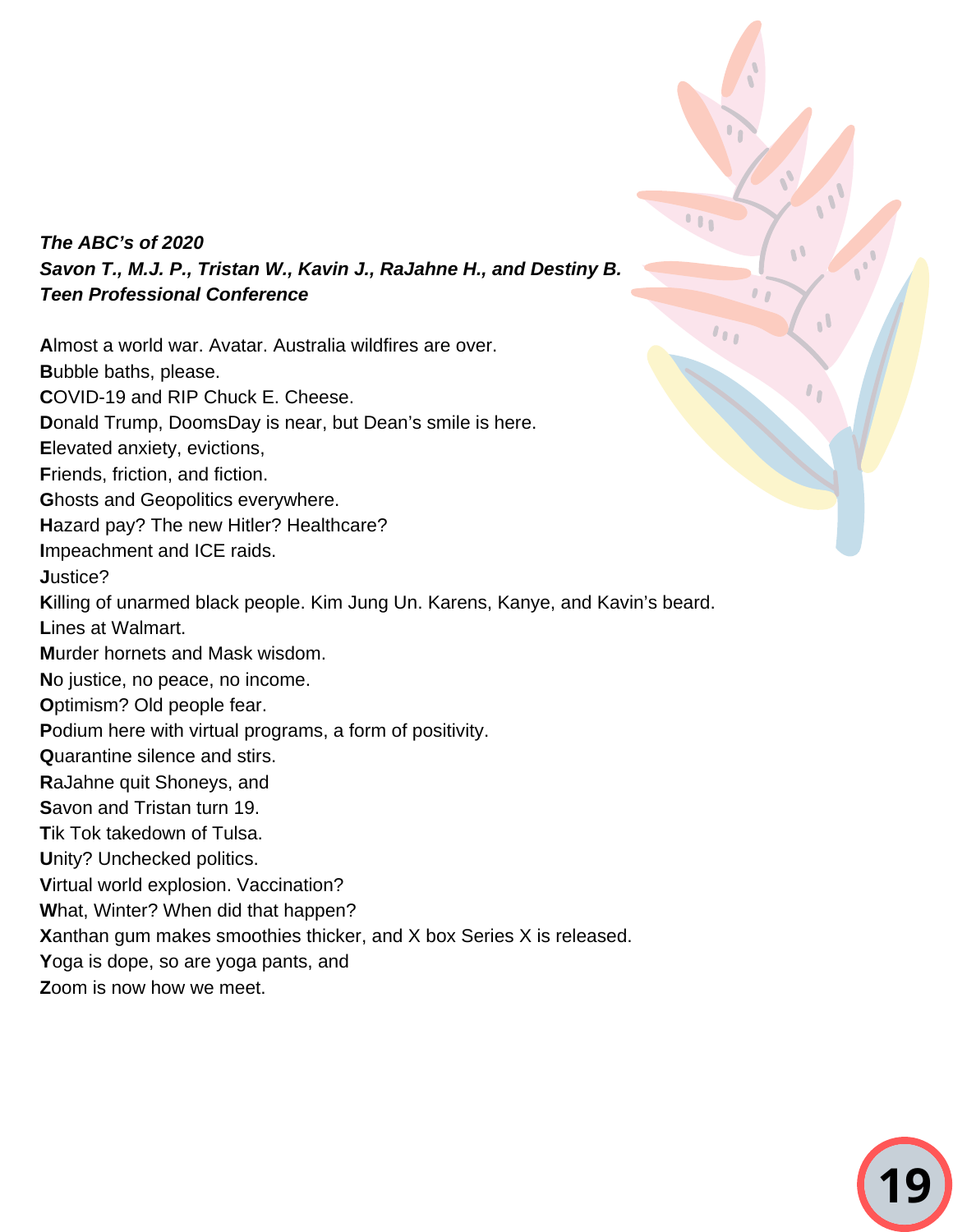

#### *Philophobia.*

*Niles W.*

Why am I so scared to fall in love? Why do I get scared to go into a relationship after so many failed ones? Why do I feel moonstruck after talking to a guy who might date me? We're just friends. Why am I so scared to get hurt again? Why do I have these urges to find the  $one$ , and then never speak again? Why am I so scared to experience a "normal" emotion? Why can't I think right when I'm in love? Why can't I be happy? Why can't I live in the moment? Why must I be so scared to open my heart to new people? Why do I fear getting hurt? Why do I fear love? Why do I fear falling in love? Why do I fear everyone who claims that they "love me"? Why am I scared of everything that has to do with love? Why can't I be normal? Why can't I stop being scared? Why must I live in jealousy and pain over those who have found the one, when there's no one for me? Help me. Someone. Somewhere. Help me break this curse, and let me experience happiness again.

#### *We Need Positive Student Stories on the News Ka'mariya T.*

 The news should have more positive things on it instead of just the bad things. They should show how some places in the U.S have money raised, but that may not be everywhere. They should show the teens who are graduating at 15-years-old because of their GPA. Some students should be recognized for the good things they do. Mostly, the good is not being recognized enough around the world.

 A way to put these stories on the internet is have a social media page for some of the positive things that happen. For example, if some students have good things going on in school, their school page should put something up for them and their achievements.

 The world can have a page called the U.S economy about the money decreasing and increasing, but why? Students don't get seen for the good things in life. Sometimes life is hard, but people don't realize students are criticized by the way we act, and that's a problem.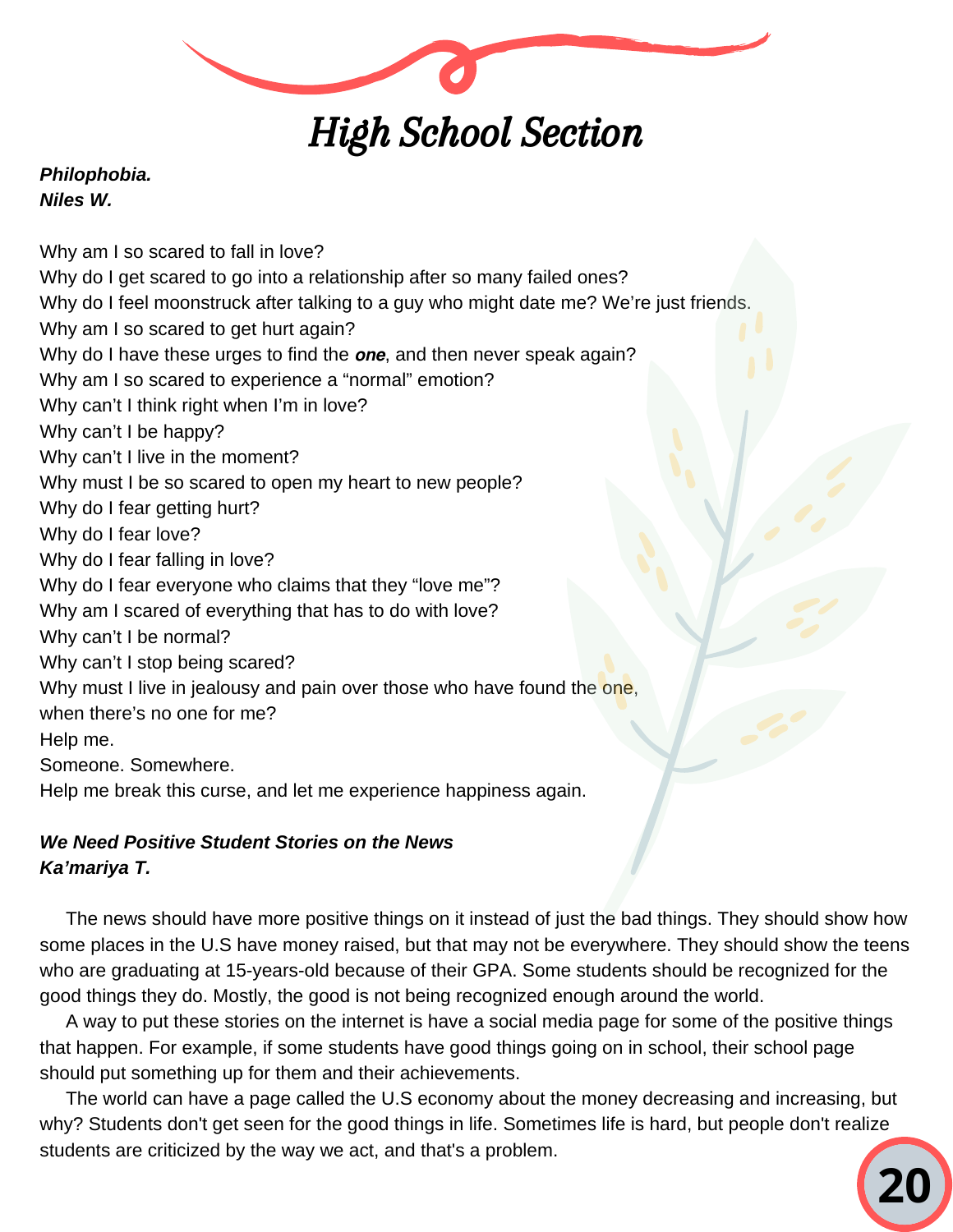#### *Students Should be Allowed to Vote Shacorie J.*

Students should vote because we have opinions too. We need to share them because our opinions matter. All U.S. citizens should vote about the decisions in the U.S. Even though the U.S. thinks students should not vote, we suggest an age limit to only allow mature students to vote instead of all little children. There should be a maturity test included in the voting process to determine if teens should be a part of the process. Voting impacts teenager life just as much as it does adults. For example, teenagers should have some options when it comes to school issues because they are actually the people in school experiencing it.

Kids are impacted by the election, so their opinions should be heard. Some students actually pay attention and are well informed because they actually worry how our government impacts us. Many pay attention to the news and try to act in alliance to the issues. In conclusion, we are trying to make America better by trying to involve more people in the political process.

#### *Address Australian Forest Fires Ashantay C.*

One billion is the number of animals we've lost, and 1,400 is the number of homes that were destroyed in the devastating fires that continue to rip through Australia. If we wait any longer, numbers will be too high to count, and what we once knew as a sovereign country will be no more. What are we waiting for? We made it so far, but it still feels like we're going backwards. What can we do to emerge from what seems like the end of days?

Any small thing helps. Every cent that we donate, every post that we share, and every word that we speak, helps. You don't have to be a multi-millionaire or an A-list celebrity to speak out. No matter where you're from, what you look like or who you are, every single voice matters. If we all work together and use our voices, Australia's orange skies can turn back to blue.

**21**

#### *Climate Change Maryjane P.*

Climate change is a real thing. Why does the school bell ring to tell us we're being excused for severe storming? Our top worry should be passing class, not getting warnings to help us live through the morning. It's so hot when I walk home in May that I have to change my clothes after the school day.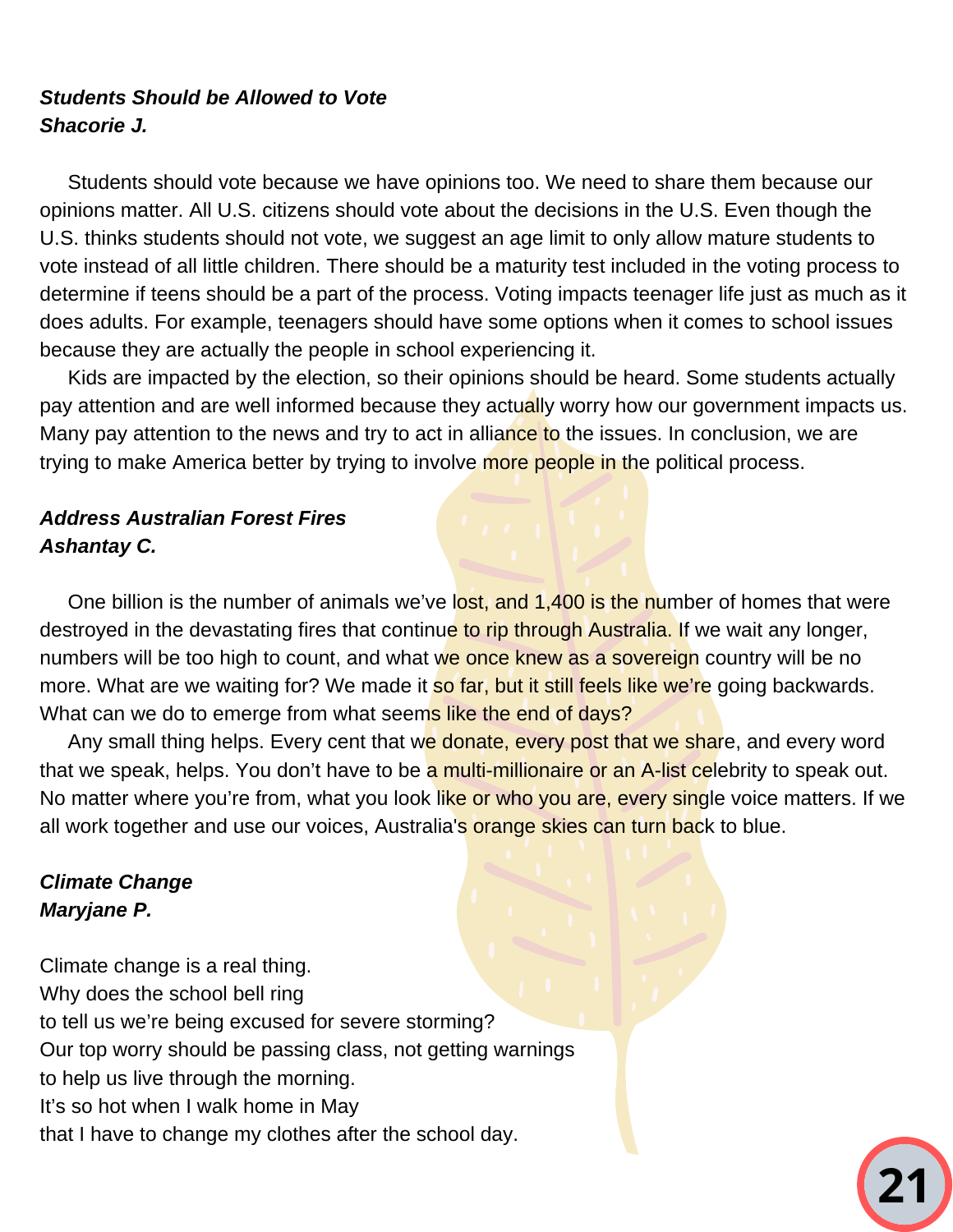#### *Dystopia Elijah W.*

Dystopia. No concrete laws. Run by criminals. Pollution is rapidly rising, smog. Children have no schooling and often become homeless. No medical care due to lack of resources.

#### *Dear Past Self Shavon B.*

In our future, we will achieve great things, but we will also lose things like our dad, our mom, and our best friend. As we lose things that mean a lot to us, we also gain things that we learn to love, like our new school, and we are happy now. We've also made a lot of new friends and met our old school friends. At times, we have also made a few enemies. I don't like them and they don't like me. When I tried to be nice, they were ungrateful and stuck up the more I tried.

#### *Global Warming Kameron B.*

She's crying Out and you ignore The calls. Mother Earth, she's going to fall. O' Mother Earth God help us all.

Our forests are burning, The ice caps are melting, And there's nothing saving Us from ourselves. We're destroying our home, The only one we've got.

Even if we go to Mars, what About our animals? Will we leave them here, or will They come with us? Will they be extinct before we, or the Other way around? **22** 

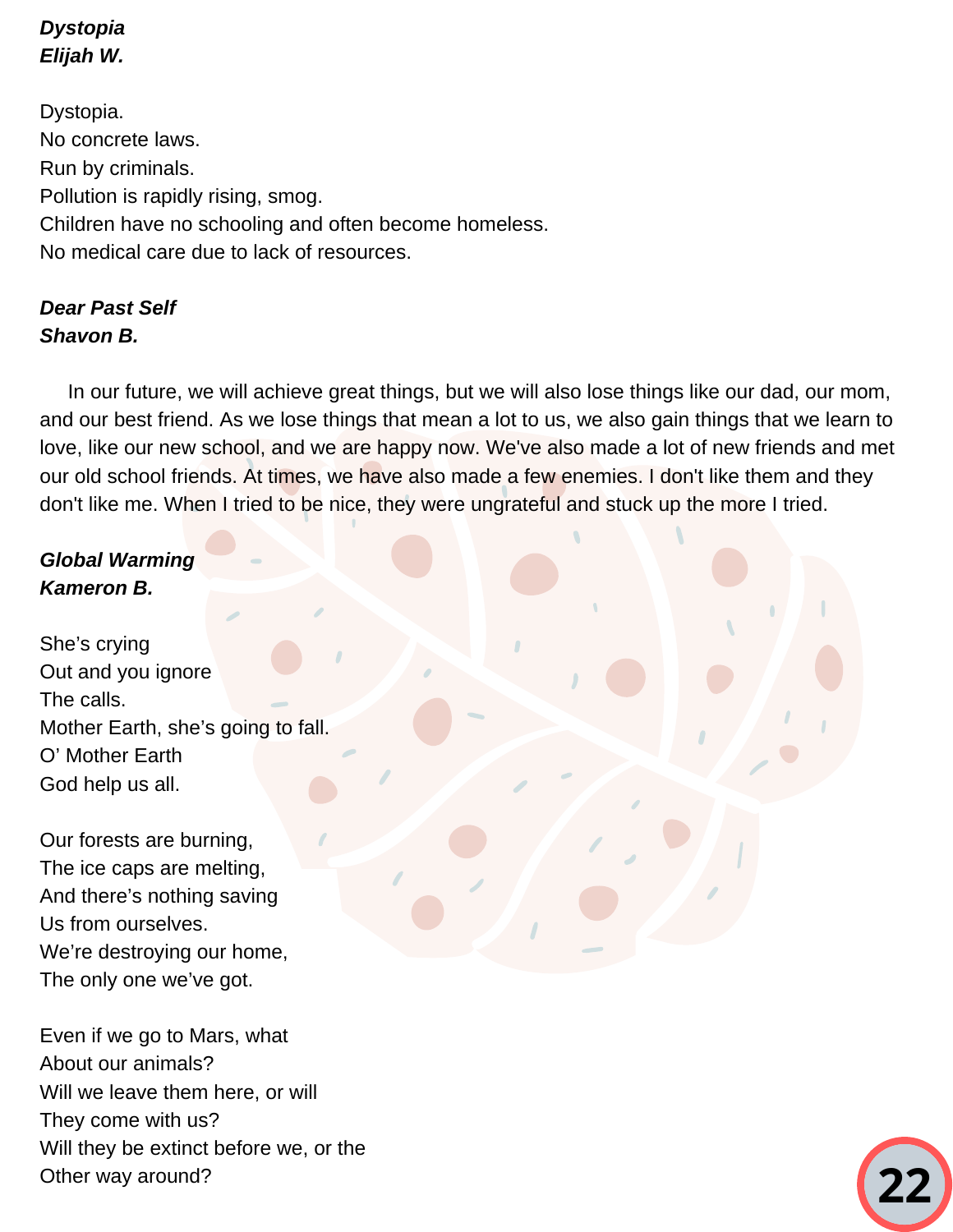#### *Love BB Bianca G.*

Dear my middle school self, Thanks for helping me get To high school even though It was hard for you. You could have stayed single Because some boys just Want to play with your Feelings. You're very good at History and math but, You should have passed. This is okay now because You can retake it. You could have controlled Your temper, been Quieter, and also had Less friends. But always be yourself.

#### *2 Sentence Horror Stories ACE Graduation Celebration*

A - Alex and her friends went to go chill at the movies.

B- Boom! The lights went out, and bones fell from the ceiling.

C- Certain people can feel if they're being watched. Clearly you can't.

D- Didn't turn around, and at first darkness, and then nothing.

E- Everything went silent. Then a blood curdling scream arose from behind you.

F- Far in the distance, you see blood spurt in the air.

G- Get help now.

H- Harrietta tripped and fell, but we don't see her anymore.

I- It's coming for us right now.

J- Just keep running, and it won't catch us.

K- Killing sprees happen every year around this time.

L- Lives lost, but bodies found. **23**

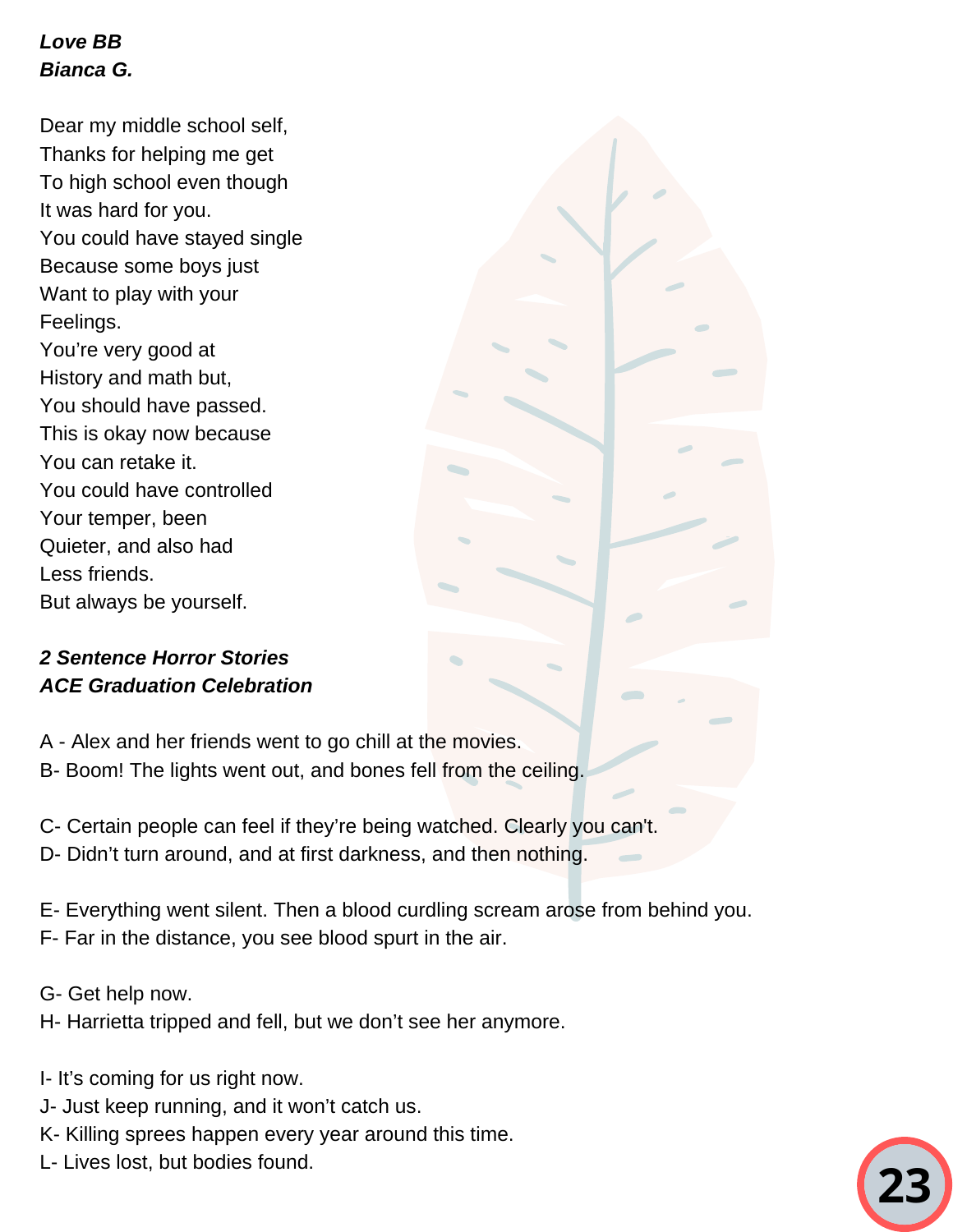

#### Middle School Section

#### *Less Tests Please Jada F.*

I am advocating for less tests in school. I think there should be less tests especially when they are back-to-back. Tests stress people out because they have multiple things going on outside of school. Teachers and other adults always say that it prepares you for the real world, but at this age, kids shouldn't be this stressed just because of school.

People, like some of my teachers, think the education system is broken, and there are multiple reasons why. I really think that we should have less tests, especially with the stuff we are learning now. Some things we learn, we may forget because we will never need to use it, but there are also a lot of things that are useful in life that we learn in school. What I'm trying to say is that we need to fix our education system in many ways.

#### *Advice to Elementary School Graduates Sydnei J.*

Dear rising 6th graders,

The transfer from elementary school to middle school is tough. You might want to listen when they have Back to School Night, and you can visit some of your classes. You might also want to have a friend group.

Sincerely, Sydnei

#### *Getting Lost on the Way to Class Sahara W.*

**24** You should make a route that isn't too crowded and that you will take every day. Then, you will get muscle memory and won't be lost anymore. You should also try to remember what end of the hallway has what room numbers, in case you have to go to some other room. When you're planning your route, try to make it as quick as possible. You should try a few different ways in the beginning to find the best way. Once you've decided your route, stick to it, and you'll never be lost again! (Repeat with each grade level.)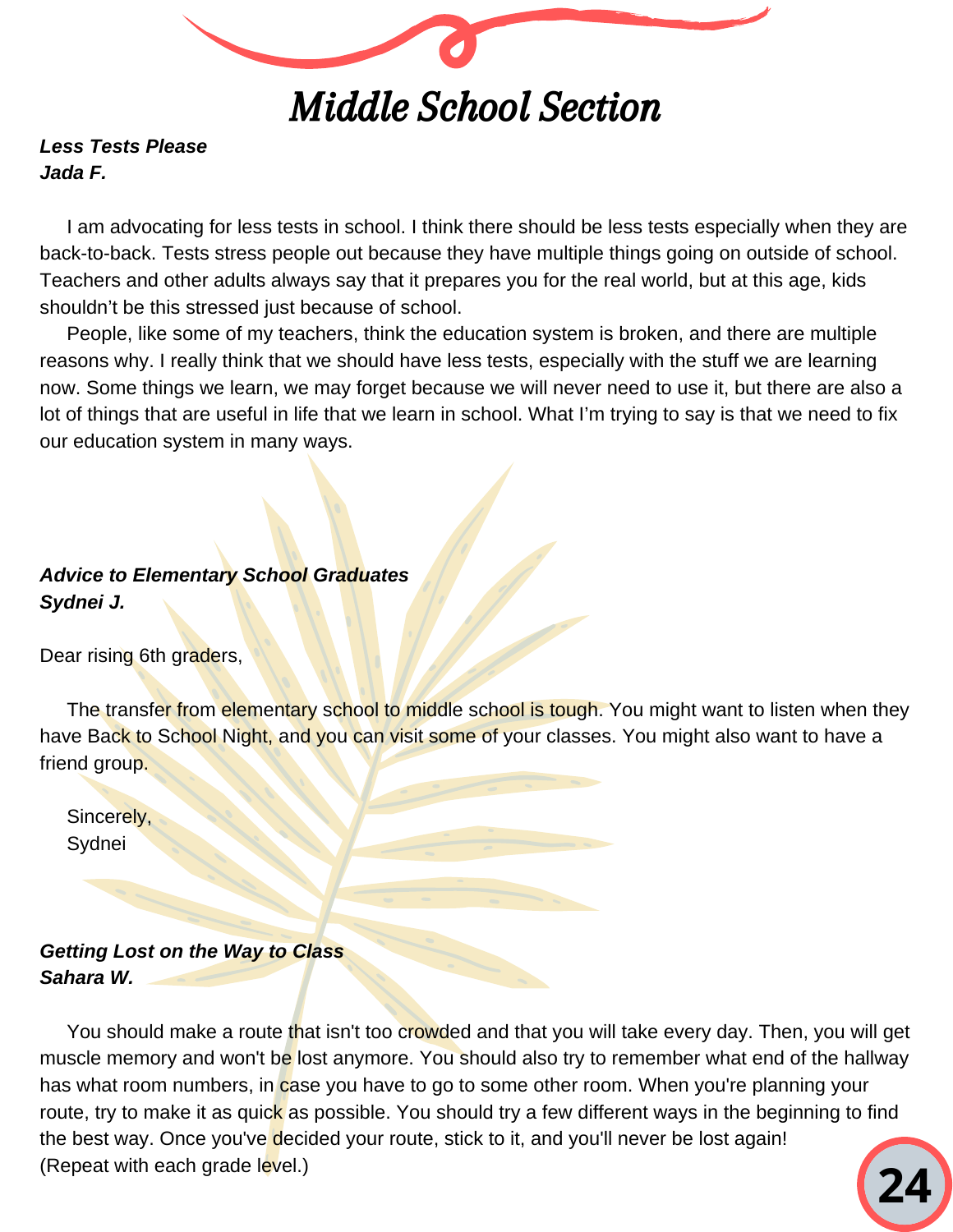

#### *The Scientist Brianna G. Nextup RVA: The Steam Machine*

Once, there was a scientist who wanted to be scared in real life and not just by movies. He created a disease to make people turn into man-eating zombies but soon regretted it because it went too far. People turned into zombies at night, and only adults turned into zombies. All of the kids lived in a *giant mansion with everything they needed. Some of the adults lived in the mansion to stay human.*

#### *My Superself Journey W. Podium Virtual Program*

In a small town, I came upon a hurt superhero. She heard of me in the news because a reporter *recently came to my school to interview children about what super power they wanted to have. The hurt superhero was named HR, short for human remote. HR said to me, "Take this necklace, this is* my time remote. I heard of you from the news." I put the necklace on; then, my clothes changed to a *superhero suit with a clock on it.*

*Pets Can Talk Destiny D. Nextup RVA: Teen Scene*

*Pets can talk but only when humans are not around. I know they do because dogs are really smart. They understand when you are about to leave the house, getting ready to grab something to* eat, using the bathroom, etc. My dog seems like she can talk because she makes a lot of weird *faces. Also, when they bark, it feels like they are telling us something.*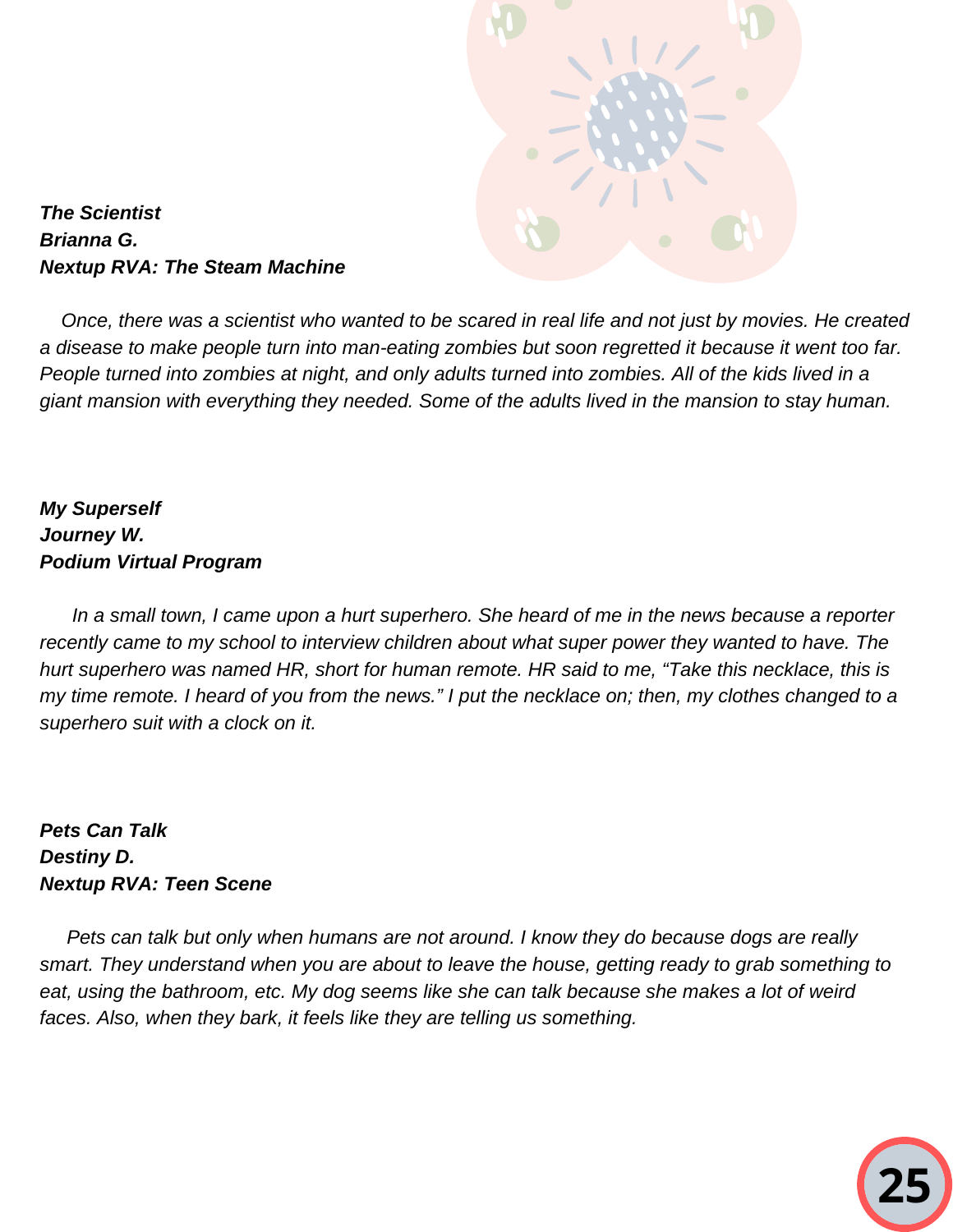#### *Murder Mystery Sahara W. Podium Virtual Program*

*"Oh officer, thank goodness you're here! My wife has been murdered! I had just gotten home from work, and from the moment I walked in, I knew something had happened. The furniture was smashed* and all of our valuable decor was gone. I thought it was just a robbery, so I waited to call the police until I had inspected all of the damage. I went upstairs, only to find my wife lying on the ground dead *with a knife in her back! I called the police immediately. The cameras outside don't show anyone breaking in, so I know the only people who could have done it are the cook or the maid."*

*"Thank you Mr. Robinson. I will now question these two suspects." The officer turns, "Chef, where were you when the murder took place?"*

*"I was downstairs cooking dinner, just after I brought Mrs. Robinson her tea. I heard someone* making a lot of noise in the living room, so I ran outside. I couldn't call 911 because the phone is inside. Once I thought it was safe, I ran inside to check on Mrs. Robinson and the maid, only to find *the maid in the room with the dead Mrs. Robinson!"*

*"Thank you, Chef. Maid, where were you?"*

*"I was cleaning the spare bedroom when I heard the chef go into Mrs. Robinson's room with tea.* Not even 10 minutes later. I heard a ruckus in the living room. I was about to run downstairs, but I thought better of it. I ran into Mrs. Robinson's room instead, and there she was lying on the floor dead! I bolted the lock, so I wouldn't be murdered too. That's why you found me in there when you *got here."*

"Thank you, Maid. Now, I'm going to go examine the body. It appears that the knife is the same as the ones stored in the kitchen. The tea is on the desk beside her, untouched. Well Mr. Robinson, I *who the murderer is. Officers, arrest the chef!"*

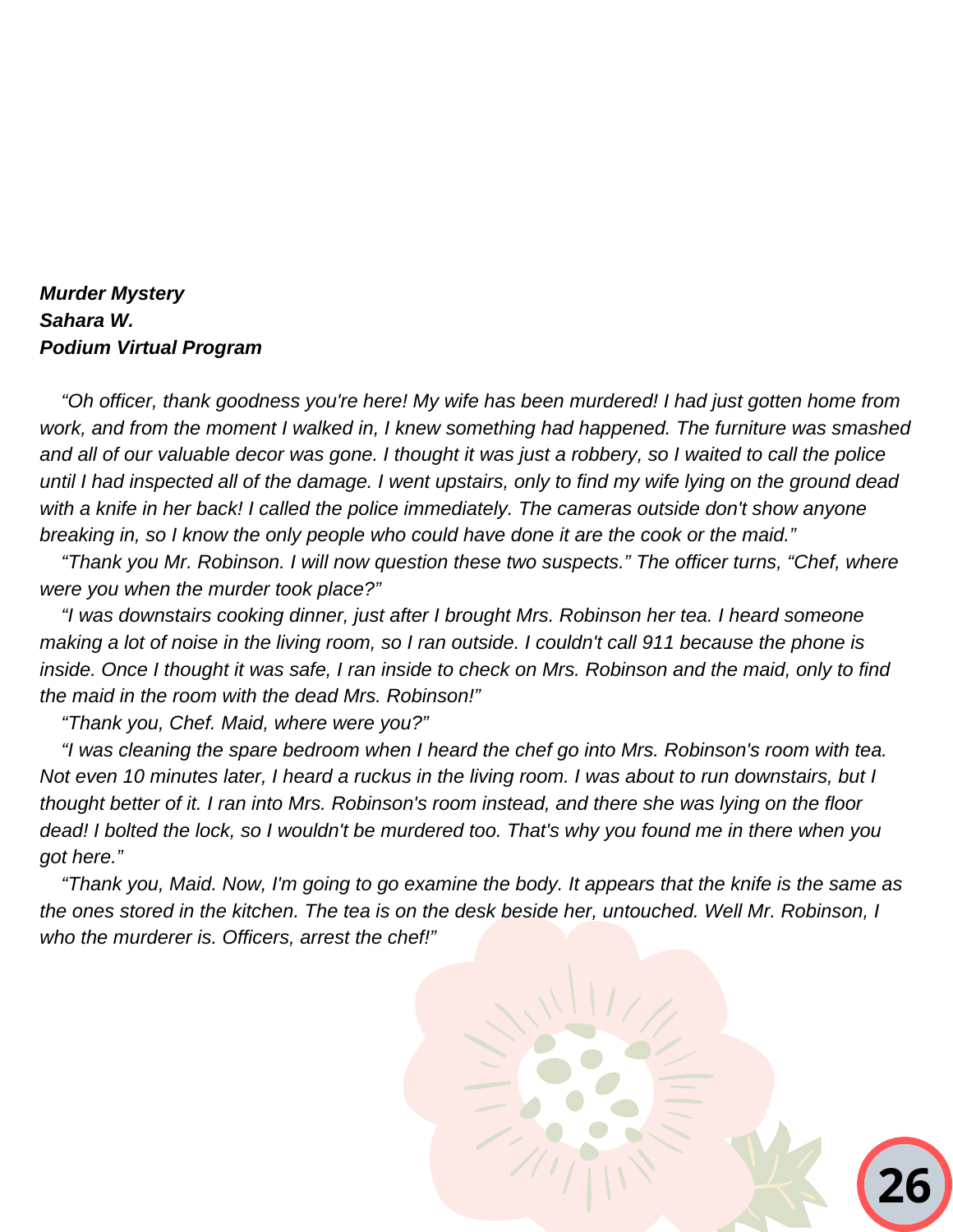

#### *Raniya K. Nextup RVA: STEAM Machine*

When I was in the jungle walking through every bush, I did not notice a cobra in one of the trees. It tried to bite me, and I tried to fight, but it was too late. It bit me before I could stab it. I had to call for an emergency, but I forgot there was no signal and couldn't. Then, I remembered I had this cream in my backpack. I put it on my arm and stayed alive.

*Hiding Spot Diary Sahara W. Podium Virtual Program*

Day 54: I've been hiding in this old janitor's closet for two-weeks now. This morning, another human came in here with us. Her name is Cassie, and she's only 14-years-old. Lincoln, Bex, and I got quite a fright because she didn't knock or anything; instead, she just burst in. We thought the school shelter had been overwhelmed by the robot army.

I'm glad I'm in a safe spot, but if the human army doesn't win soon, I think I'm going to go insane. The rations today were 6 saltines, 3 sticks of jerky, and a can of sardines. I wish I could go home. We found a deck of cards on the highest shelf in the closet. They're pretty beat up, but anything helps.

*Should Middle Schoolers Get Recess? Khamani M. Nextup RVA: Teen Scene*

I think middle schoolers should not have recess at all. At Henderson Middle School, where I graduated from, they don't deserve it. Students have gym throughout the day too, so that's their recess.



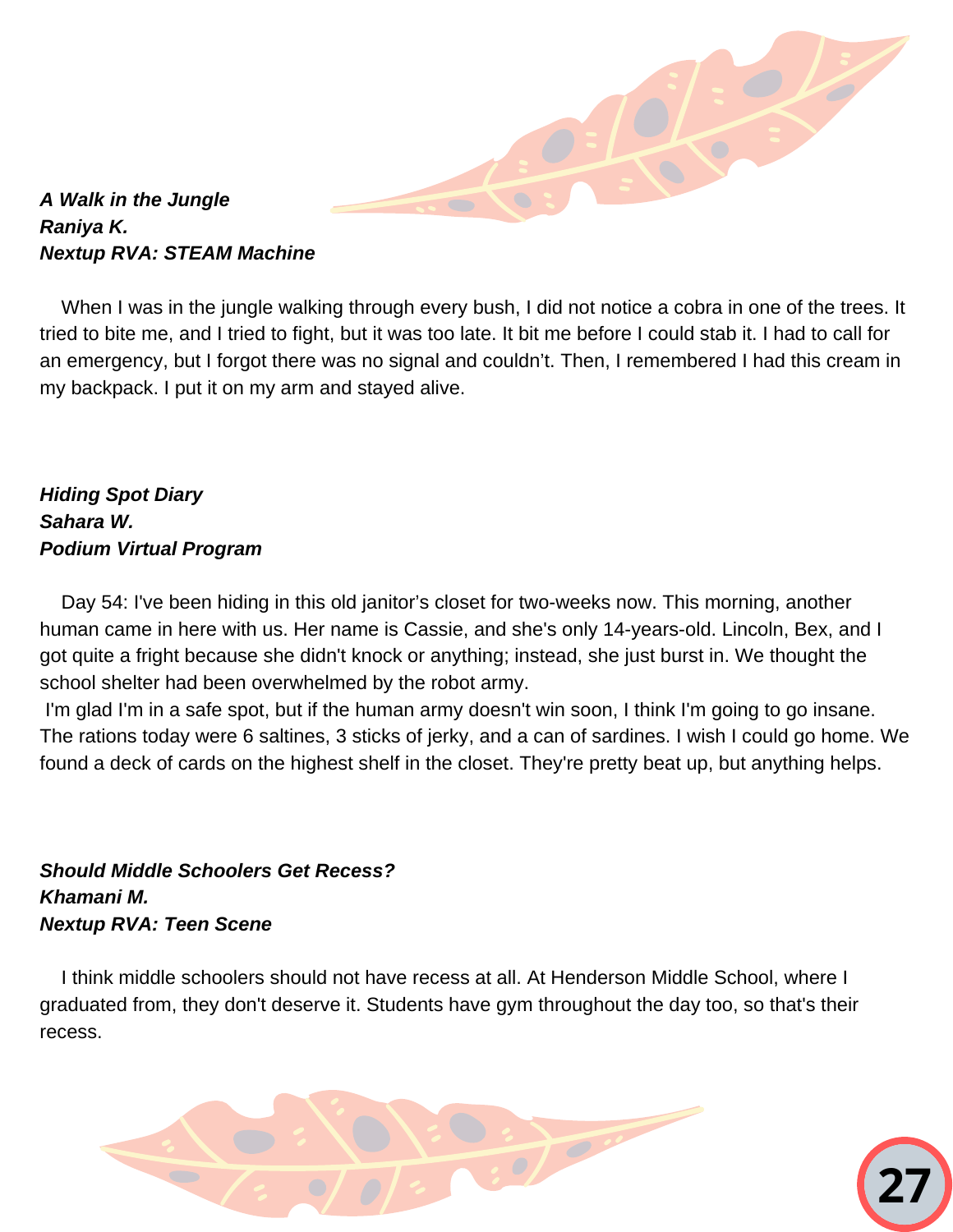#### *The Bunny Story Journey W. Podium Virtual Program*

Once upon a time, there was a little bunny. She had a big bunny family, and one day, she went bunny shopping with her mom. They went to Bed, Bath, and Bunny. She got lost in the store and could not find her mom. The little bunny was scared, so she went to self-checkout, and to her surprise, her mom was right there! When the little bunny caught up with her mom, she was so happy. She said, "I need you to stay with me in stores, okay?" Then, they went to Red Robin for burgers and shakes.

*Letter to my Generation Sahara W. Podium Virtual Program*

Dear Generation Z,

We need to work together so we are not remembered as the last generation who had a chance to fix the environment. Climate change is going to reach an irreversible point in 10-years, and we have a chance to make sure it doesn't reach that point. We NEED to be the change. Do you want to be the one who kills off all of the adorable baby penguins and polar bears?

*A Spider on the Sidewalk Leslie S. Nextup RVA: STEAM Machine*

I was walking down the sidewalk when I saw a spider. It kept walking towards me, and I didn't want to kill it, but it kept walking towards me. So I just kicked it, and it ran away. Spiders are like that.



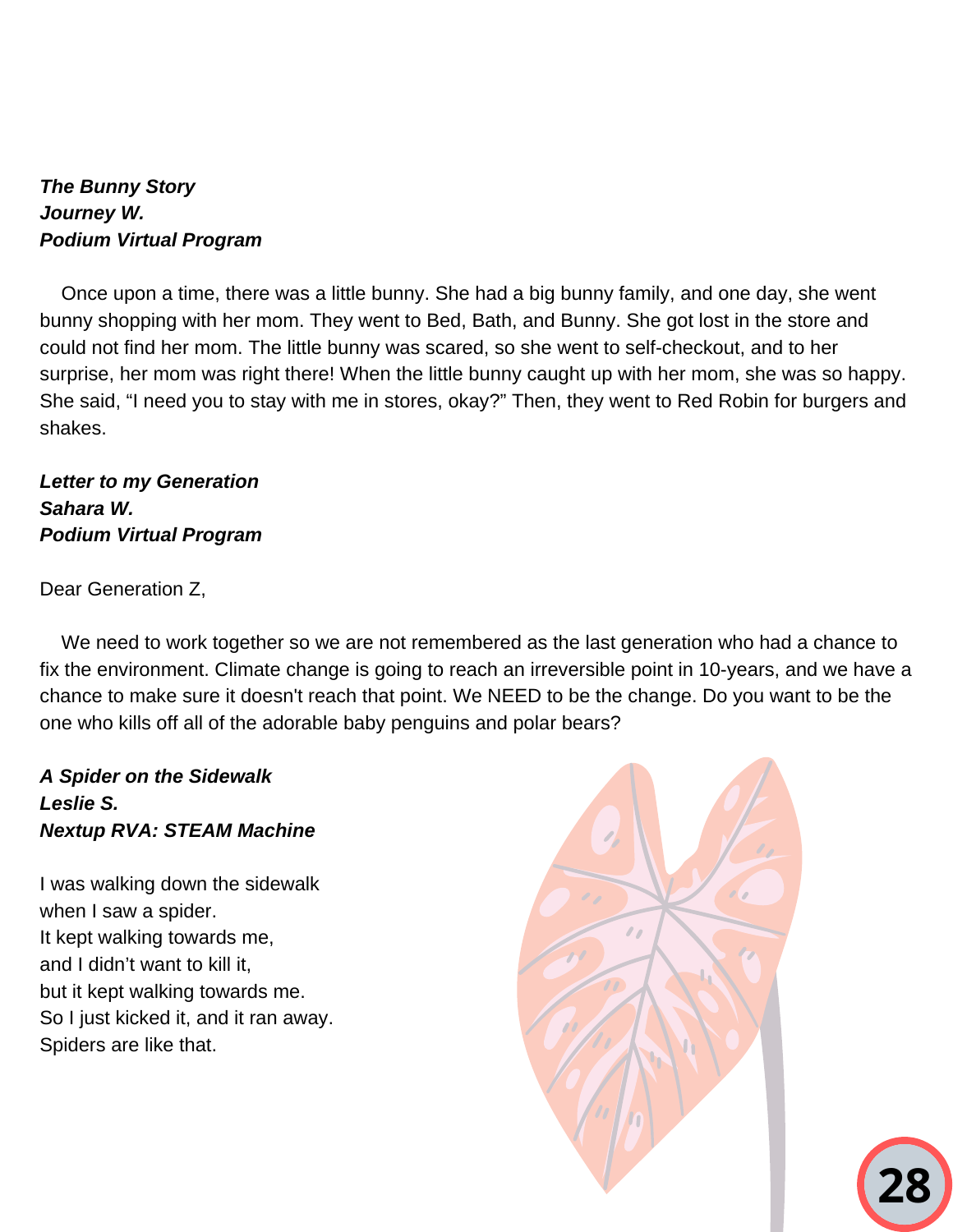#### *How to Survive a Hurricane Davida S. Nextup RVA: STEAM Machine*

To survive a hurricane, we would stay in the house and turn the lights off, in case the power turns off. After, we would go downstairs into the bathroom or the guest room to hide. We would also get snacks and other important stuff that we need, just in case it's still going to be going on. My dog would be there too. I would bring something to do because we might get bored and want to play a board game. We need to bring food and water, just in case we get dehydrated, and an extra pair of clothes, in case we stay there for a long time and need to change. It will just be me and my mom because my brother will be going off to college. I hope my other family will be safe. That's what I would do to survive.

#### *Weather Alert - Thunderstorms Sahara W. Podium Virtual Program*

When a severe thunderstorm warning is issued, if outside, go to a car or the nearest accessible building. If on a walk and very near home, go back to the house. If at home, go to the basement where there are flashlights and food inside the emergency box. If the power does go out, stay calm and use the flashlights and wind up radio. Neighbors are expected to be able to protect themselves especially since thunderstorms are usually predicted ahead of time. If you see a severe thunderstorm watch or warning, or see storm clouds, DO NOT GO ON A WALK.

*Weather Alert - Landslides Journey W. Podium Virtual Program*

In a case that you get caught in a landslide, here are some tips to use.

- Go to another level in your house, so the flooding won't rise to that level.
- If you have something to seal your door with, use that, so there won't be a lot of flood water in your house.
- If you are not at your house, get to the nearest restaurant, so you are safe.

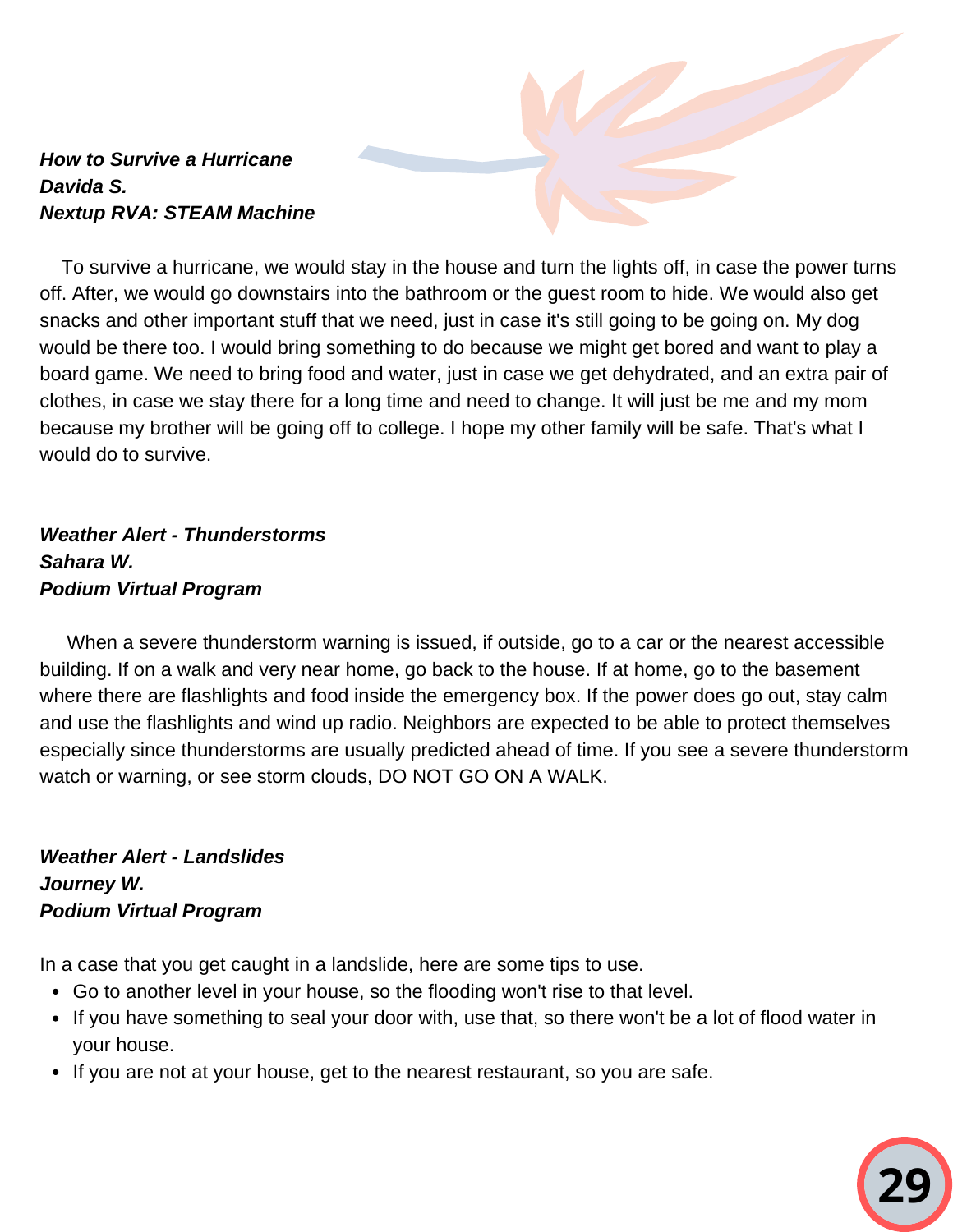#### *Robot Owners Manual Sahara W. Podium Virtual Program*

Delitterer 5000 Owner's Manual: The Delitterer 5000 is the best Delitterer in the line yet, with many new features and improvements on older ones! With your new Delitterer 5000, you'll never have to pick up trash again! The Delitterer was designed to always pick up litter you see in public, making following this rule so much easier!

Small enough to fit in your bag, it's easy to take on the go! The high power vacuum pulls trash towards it and holds on tight, making sure it won't drop to the ground again until you find a trash can and flip the vacuum switch off.

Don't want the garbage anywhere near you? The new Delitterer 5000 has an expandable arm that reaches up to 9 feet away!

To use the Delitterer, leave it by a sunny window or spot outside with the mini solar panels facing the direction of the sun. When it is fully charged, the LED light will turn green.

To use the expandable arm, push down on the blue button. To bring it back in, push down on the orange button. To activate the vacuum, flip the purple switch.

If your LED light is red and the vacuum isn't working, you need to charge it. If it starts to heat up, quickly get it into a cool area for it to cool down. If it doesn't cool down or repeatedly overheats, bring it to your nearest litter picker-upper repair store.

#### *Robot Owners Manual Journey W. Podium Virtual Program*

Your robot is used for chores, and here are the instructions. 1. Look on the back. There is a plug, so you can charge your robot. 2. The robot will need to be charged at night, starting at 6:00 pm. 3. This robot has a built in Siri. Here are some things you should not do to the robot. 1. Do not make the robot stressed. 2. Do not get anything wet on the robot. Please handle it with care.

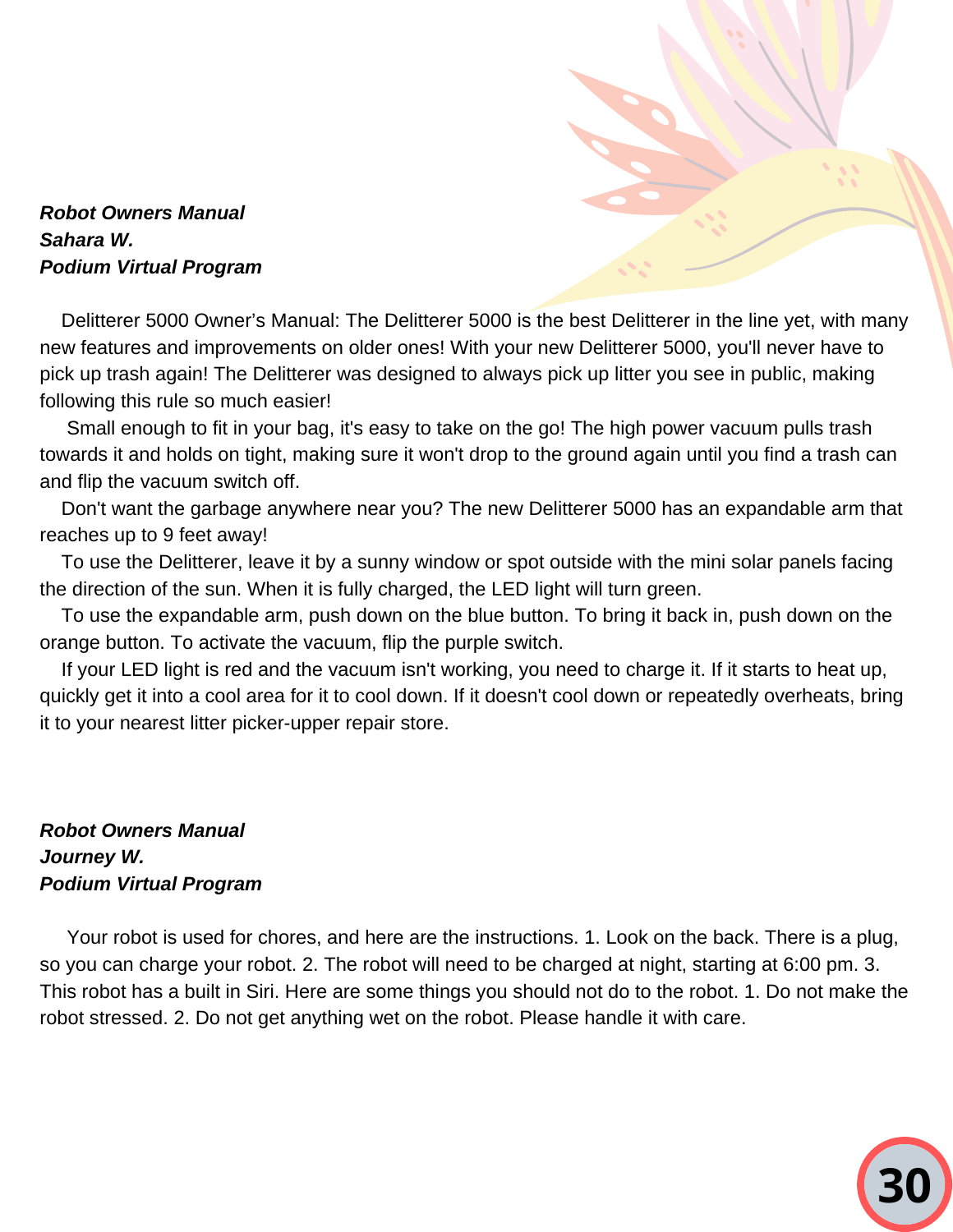#### *A Family Meal Journey W.*

 One day, a family had their first family dinner in a month. The daughter was busy with catching up on homework, the mother was busy working on an office presentation, the father was working two jobs to pay for the wants of their children, and the son was busy with after school sports. They came together for dinner, and they had shrimp and buttered noodles. The food was so good that it became a family recipe.

#### *Halloween Sahara W.*

A shadow creeping, A jack-o-lantern grinning, People running from door to door, Their bags collecting more candy with every "Trick or treat!" Halloween is a holiday that delights many Yet still causes fright.

#### *Advice to New Students Journey W.*

Dear student,

 There are some things you need to know about going to middle school. Most importantly, you should make a list of room numbers, so you can remember what class you are going to next.

 Sincerely, **Journey** 

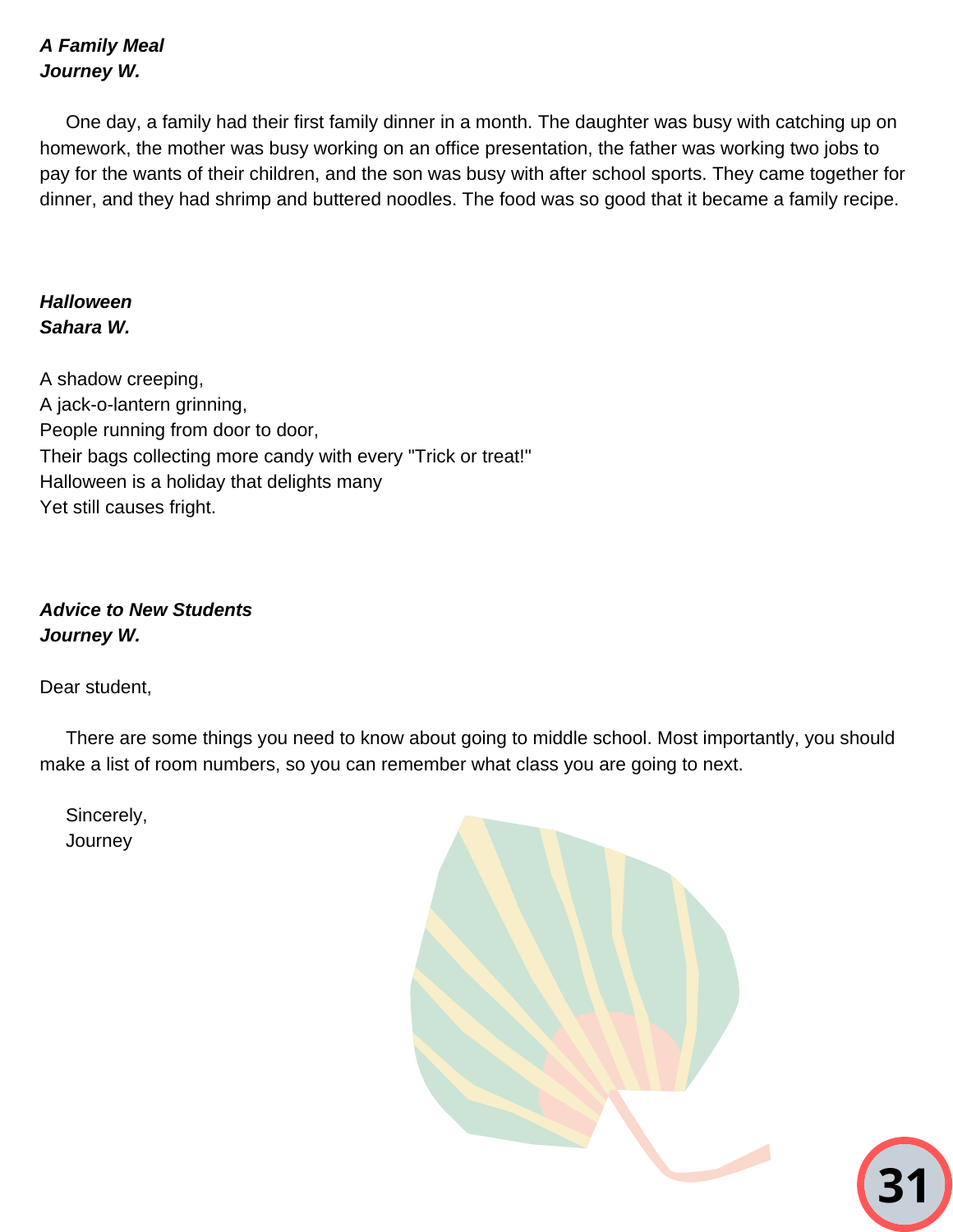#### TRY IT! Write your own Short Story or Free Write!

A short story is a fully developed story, like a novel, that involves the use of setting, plot, characters, conflict, and a resolution. But, it is much shorter than a book!

Prompt: You discover a magic door that takes you to . . .